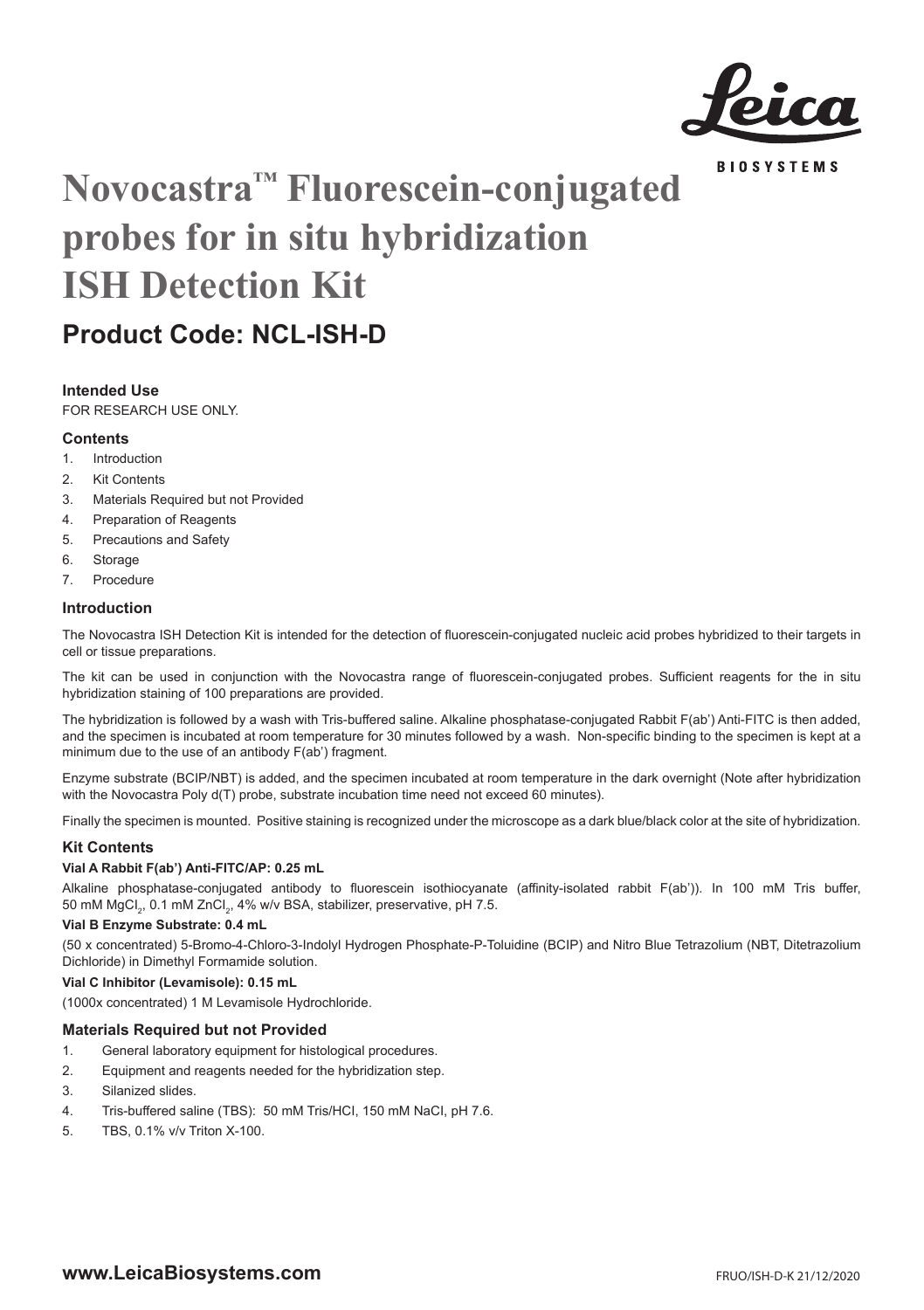- 6. TBS, 3% w/v BSA, 0.1% v/v Triton X-100, (conjugate diluent).
- 7. TBS, 3% w/v BSA, 0.1% v/v Triton X-100, 20% v/v normal rabbit serum.
- 8. Rabbit serum (normal).
- 9. 100 mM Tris/HCI, 50 mM MgCl<sub>2</sub>, 100 mM NaCI pH 9.0 (alkaline phosphatase substrate buffer).
- 10. Aqueous mountant.

# **Preparation of Reagents**

## **Anti-FITC/AP Working Solution**

Dilute Rabbit F(ab') Anti-FITC/AP (Vial A) 1:100 to 1:200 in TBS, 0.1% v/v Triton X-100, 3% w/v BSA.

# **Enzyme Substrate with Inhibitor**

Dilute Enzyme Substrate (Vial B) 1:50 in 100 mM Tris/HCl, 50 mM MgCl<sub>2</sub>, 100 mM NaCl (TBS) pH 9.0. Add 1 μL of Inhibitor (Levamisole) (Vial C) to each mL of diluted Enzyme Substrate.

## **Storage**

The reagents of the kit should be stored in the dark at 2–8 °C.

## **Procedure**

To ensure that sections adhere to the slides throughout the procedure, it is recommended to use silanized slides.

Refer to the in situ hybridization procedure supplied with Novocastra oligonucleotide probes for pretreatment and hybridization steps of the protocol.

## **Detection**

- 1. Place slides in an incubation tray and cover sections with 100 µL of TBS, containing 3% w/v BSA, 0.1% w/v Triton-X-100 and 20% w/v normal rabbit serum. Incubate for 10 minutes.
- 2. Tip off the blocking solution and add Rabbit F(ab') Anti FITC/AP diluted 1:100 to 1:200 in TBS, 3% w/v BSA, 0.1% w/v Triton X-100. Incubate for 30 minutes.
- 3. Wash slides in TBS for 2 x 3 minutes.
- 4. Wash slides in alkaline phosphatase substrate buffer pH 9.0 for 5 minutes.
- 5. Place slides in incubation tray and demonstrate alkaline phosphatase activity by covering sections with the following solution: Dilute Enzyme Substrate 1:50 in 100 mM Tris/HCl, 50mM MgCl<sub>2</sub>,100 mM NaCl, pH 9.0. Add 1 μL of Inhibitor (Levamisole) to each mL of diluted Enzyme Substrate. Incubate at room temperature in the dark overnight.
- 6. Wash in running water for 5 minutes.
- 7. Counterstain in Mayer's hematoxylin for 10 seconds maximum.
- 8. Mount in aqueous mountant.

# **Precautions and Safety**

For additional information on toxicity please refer to the Safety Data Sheets (MSDS) for the above components, which are available on request.

Due to the small volumes in the stock reagent sarstedt vials, please ensure that each reagent is in the vial and not the vial cap before opening. This can be achieved simply, by either centrifugation or gently tapping the side of the vial.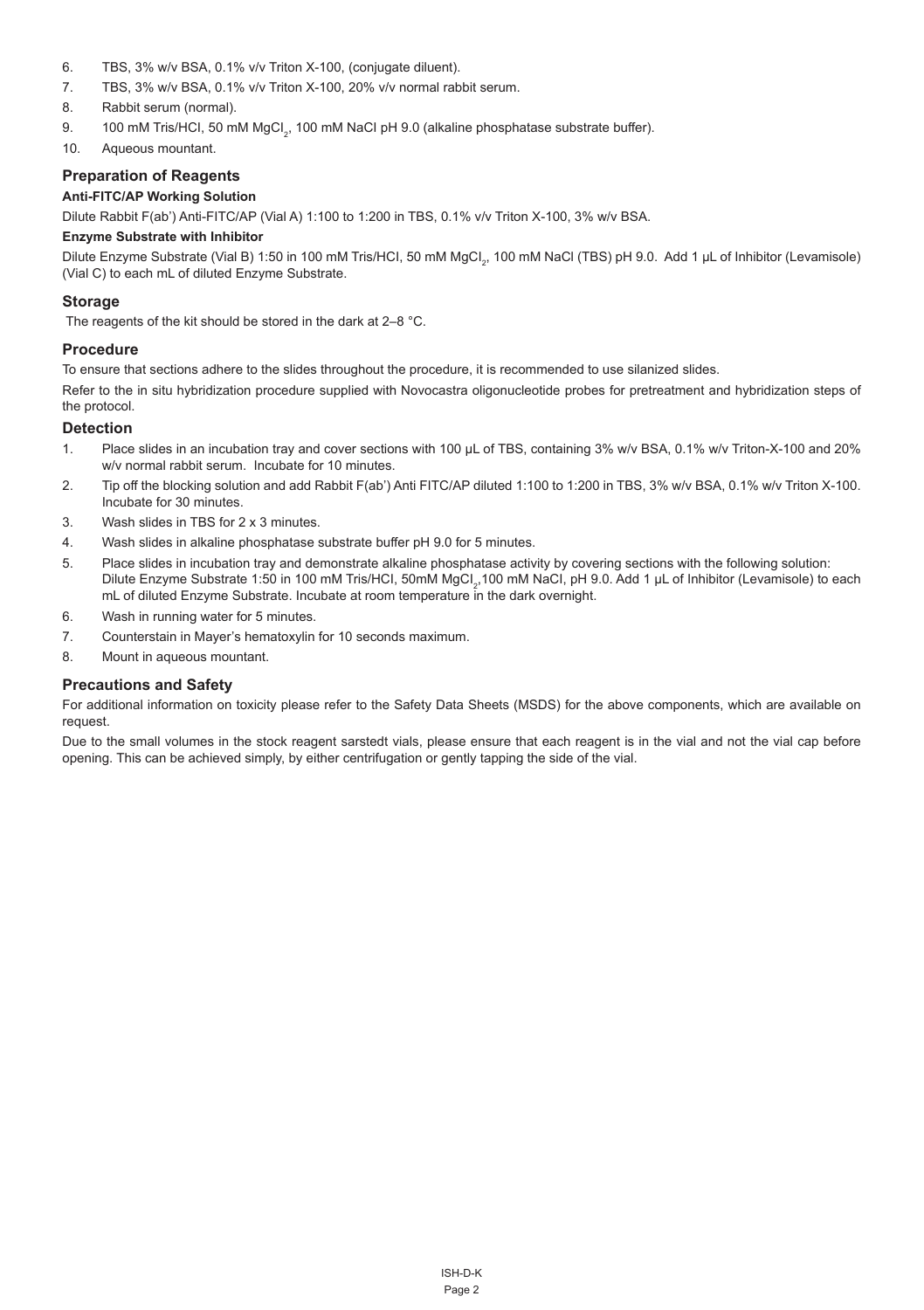Contains Dimethyl Formamide (<5%) and 5-Bromo-4-Chloro-3- Indolyl Hydrogen Phosphate-P-Toluidine (<5%). GHS07: Exclamation mark. GHS08: Health hazard. Signal words: Danger.

(<100%), Ditetrazolium Dichloride H319: Causes serious eye irritation. H360D: May damage the unborn child. H315: Causes skin irritation. H302+312+332: Harmful if swallowed, in contact with skin or if inhaled.

P201: Obtain special instructions before use.

P202: Do not handle until all safety precautions have been read and understood.

P261: Avoid breathing dust/fumes/gas/mist/vapours/ spray.

P263: Avoid contact during pregnancy/while nursing. P264: Wash hands thoroughly after handling. P270: Do not eat, drink or smoke when using this product.

P271: Use only outdoors or in a well-ventilated area. P280: Wear protective gloves/protective clothing/eye protection/face protection.

P301+P312: IF SWALLOWED: Call a POISON CENTRE or doctor if you feel unwell.

P330: Rinse mouth.

P302+P352: IF ON SKIN: Wash with plenty of soap and water.

P332+P313: If skin irritation occurs: Get medical advice/attention.

P304+P340: IF INHALED: Remove victim to fresh air and keep at rest in a position comfortable for breathing.

P305+P351+P338: IF IN EYES: Rinse cautiously with water for several minutes. Remove contact lenses, if present and easy to do. Continue rinsing.

P337+P313: If eye irritation persists: Get medical advice/attention.

P308+P313: IF exposed or concerned: Get medical advice/attention.

P312: Call a POISON CENTRE or doctor if you feel unwell.

P362 + P364: Take off contaminated clothing and wash it before reuse.

P501: Dispose of contents/container to hazardous or special waste collection point.

Restricted to professional users.

H302: Harmful if swallowed. P264: Wash hands thoroughly after handling. P270: Do not eat, drink or smoke when using this product.

P301+P312: IF SWALLOWED: Call a POISON CENTRE/doctor if you feel unwell.

P501: Dispose of contents/container to hazardous or special waste collection point.

# **Inhibitor**

Contains Levamisole Hydrochloride (<30%). GHS07: Exclamation mark. Signal words: Warning.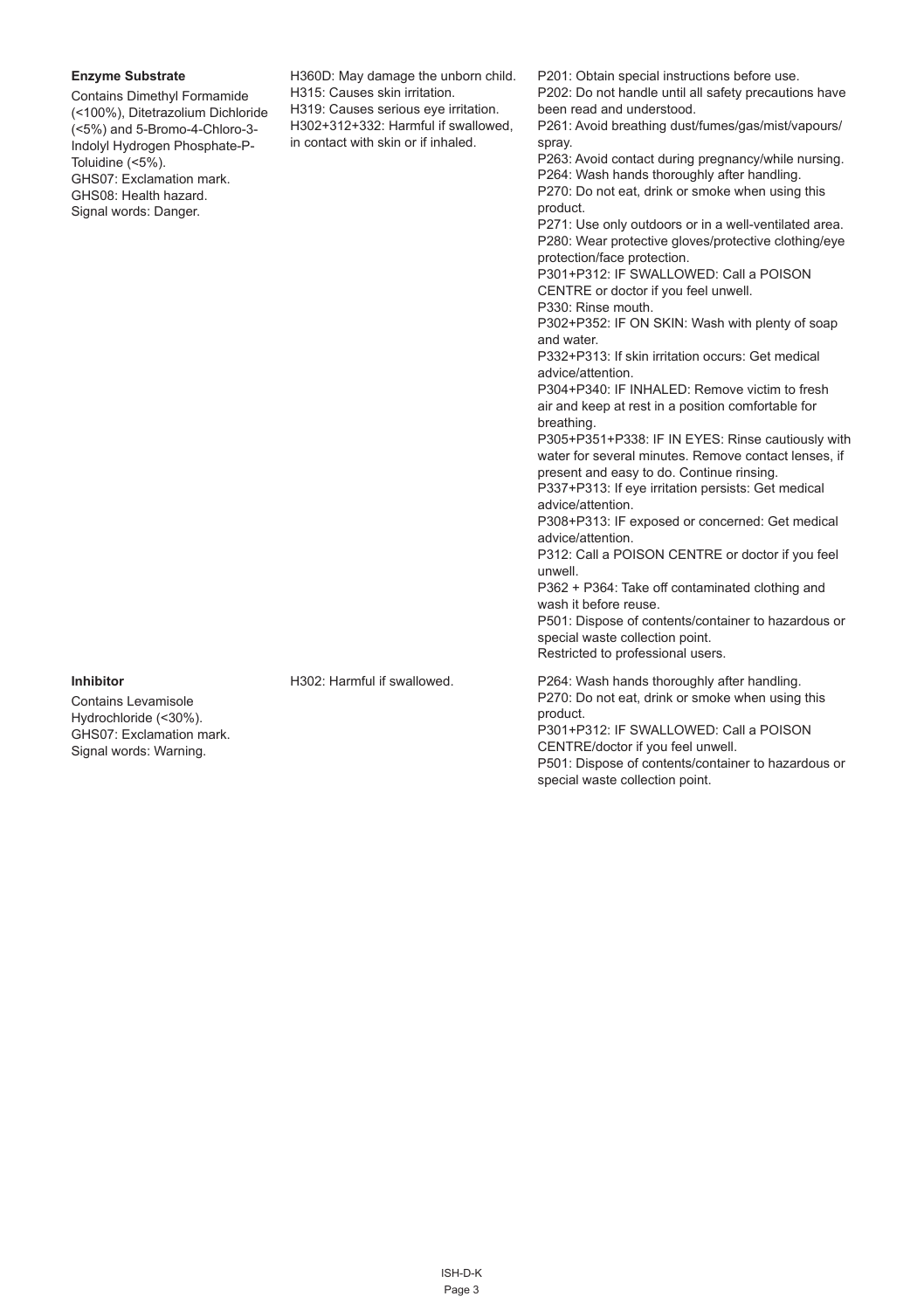Contient Dimethyl Formamide (<100%), Ditetrazolium Dichloride (<5%) et 5-Bromo-4-Chloro-3-Indolyl Hydrogen Phosphate-P-Toluidine  $(650/1)$ GHS07: Point d'exclamation.

GHS08: Danger pour la santé. Mentions d'avertissement: Danger. H360D: Peut nuire au fotus. H315: Provoque une irritation cutanée. H319: Provoque une sévère irritation des yeux. H302+312+332: Nocif en cas

d'ingestion, de contact cutané ou inhalation.

P201: Se procurer les instructions avant utilisation.

P202: Ne pas manipuler avant d'avoir lu et compris toutes les précautions de sécurité. P261: Éviter de respirer les poussières/fumées/ gaz/brouillards/vapeurs/aérosols.

P263: Éviter tout contact avec la substance au cours de la grossesse/pendant l'allaitement. P264: Se laver les mains soigneusement après manipulation.

P270: Ne pas manger, boire ou fumer en manipulant ce produit.

P271: Utiliser seulement en plein air ou dans un endroit bien ventilé.

P280: Porter des gants de protection/des vêtements de protection/un équipement de protection des yeux/du visage.

P301+312: EN CAS D'INGESTION: appeler un CENTRE ANTIPOISON ou un médecin en cas de malaise.

P330: Rincer la bouche.

P302+352: EN CAS DE CONTACT AVEC LA PEAU: laver abondamment à l'eau et au savon. P332+313: En cas d'irritation cutanée: consulter un médecin.

P304+340: EN CAS D'INHALATION: transporter la victime à l'extérieur et la maintenir au repos dans une position où elle peut confortablement respirer.

P305+351+338: EN CAS DE CONTACT AVEC LES YEUX: rincer avec précaution à l'eau pendant plusieurs minutes. Enlever les lentilles de contact si la victime en porte et si elles peuvent être facilement enlevées. Continuer à rincer. P337+313: Si l'irritation oculaire persiste: consulter un médecin.

P308+313: EN CAS d'exposition prouvée ou suspectée: consulter un médecin.

P312: Appeler un CENTRE ANTIPOISON ou un médecin en cas de malaise.

P362+P364: Enlever les vêtements contaminés et les laver avant réutilisation.

P501: Éliminer le contenu/récipient dans un centre de collecte des déchets dangereux ou spéciaux.

Usage réservé aux professionnels.

H302: Nocif en cas d'ingestion. P264: Se laver les mains soigneusement après manipulation.

P270: Ne pas manger, boire ou fumer en manipulant ce produit.

P301+P312: EN CAS D'INGESTION: Appeler un CENTRE ANTIPOISON/un médecin en cas de malaise.

P501: Éliminer le contenu/récipient dans un centre de collecte des déchets dangereux ou spéciaux.

#### **Inhibitor**

Contient Levamisole Hydrochloride  $(30\%)$ GHS07: Point d'exclamation. Mentions d'avertissement: Attention.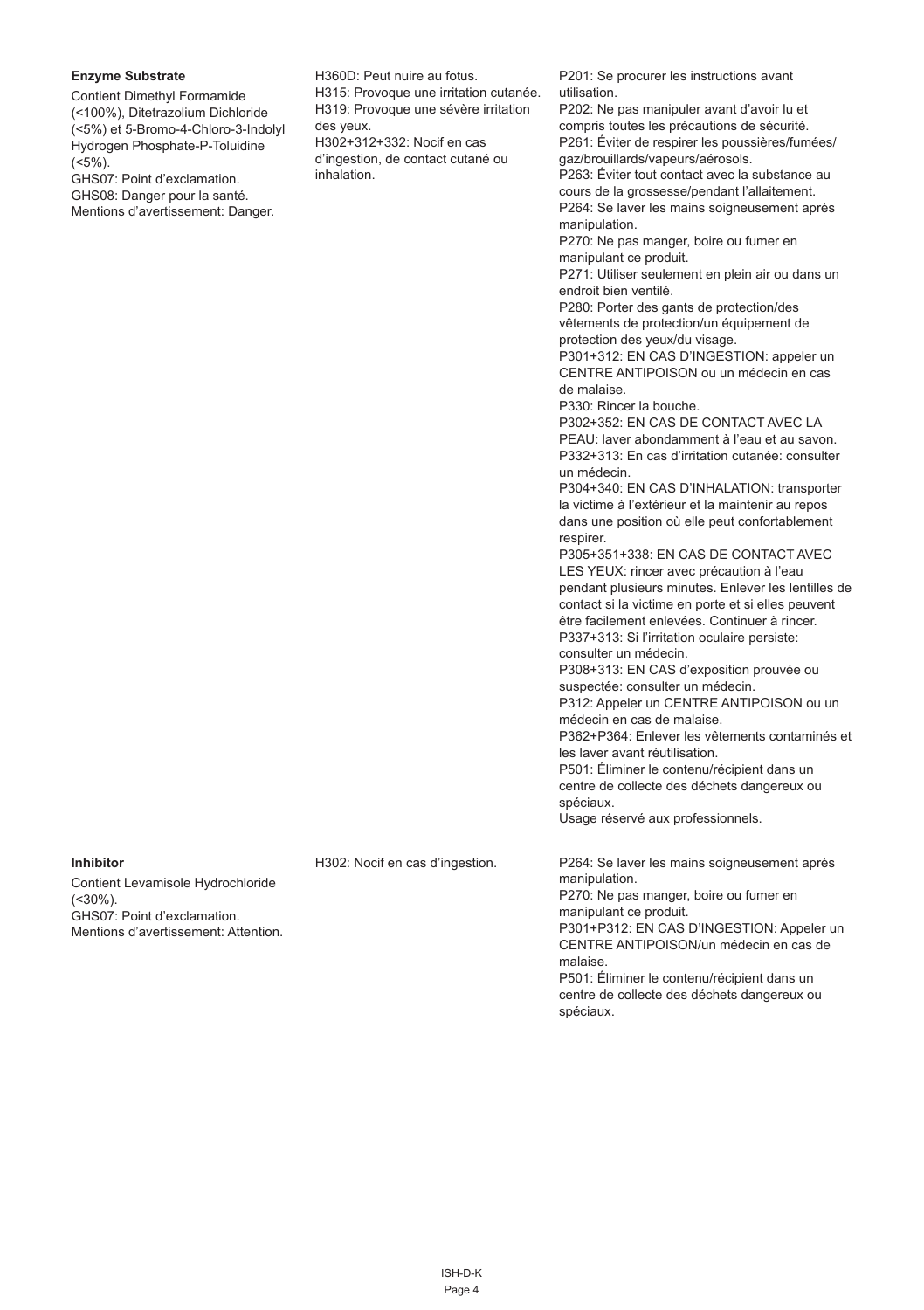Contiene Dimethyl Formamide (<100%), Ditetrazolium Dichloride (<5%) e 5-Bromo-4-Chloro-3-Indolyl Hydrogen Phosphate-P-Toluidine  $(650/1)$ GHS07: Punto esclamativo. GHS08: Pericolo per la salute. Avvertenze: Pericolo.

H360D: Può nuocere al feto. H315: Provoca irritazione cutanea. H319: Provoca grave irritazione oculare. H302+312+332: Nocivo se ingerito, a contatto con la pelle o se inalato.

P201: Procurarsi istruzioni specifiche prima dell'uso. P202: Non manipolare prima di avere letto e compreso tutte le avvertenze.

P261: Evitare di respirare la polvere/i fumi/i gas/la nebbia/i vapori/gli aerosol.

P263: Evitare il contatto durante la gravidanza/ l'allattamento.

P264: Lavare accuratamente mani dopo l'uso. P270: Non mangiare, né bere, né fumare durante l'uso.

P271: Utilizzare soltanto all'aperto o in luogo ben ventilato.

P280: Indossare guanti/indumenti protettivi/ proteggere gli occhi/il viso.

P301+312: IN CASO DI INGESTIONE accompagnata da malessere: contattare un CENTRO ANTIVELENI o un medico.

P330: Sciacquare la bocca.

P302+352: IN CASO DI CONTATTO CON LA PELLE: lavare abbondantemente con acqua e sapone. P332+313: In caso di irritazione della pelle: consultare un medico.

P304+340: IN CASO DI INALAZIONE: trasportare l'infortunato all'aria aperta e mantenerlo a riposo in posizione che favorisca la respirazione.

P305+351+338: IN CASO DI CONTATTO CON GLI OCCHI: sciacquare accuratamente per parecchi minuti. Togliere le eventuali lenti a contatto se è agevole farlo. Continuare a sciacquare.

P337+313: Se l'irritazione degli occhi persiste, consultare un medico.

P308+313: IN CASO di esposizione o di possibile esposizione, consultare un medico.

P312: In caso di malessere, contattare un CENTRO ANTIVELENI o un medico.

P362+P364: Togliere tutti gli indumenti contaminati e lavarli prima di indossarli nuovamente.

P501: Smaltire il prodotto/recipiente in un punto di raccolta rifiuti pericolosi o speciali. Riservato ad utenti professionali.

H302: Nocivo se ingerito. P264: Lavare accuratamente mani dopo l'uso. P270: Non mangiare, né bere, né fumare durante l'uso.

> P301+P312: IN CASO DI INGESTIONE: contattare un CENTRO ANTIVELENI/un medico in caso di malessere.

P501: Smaltire il prodotto/recipiente in un punto di raccolta rifiuti pericolosi o speciali.

#### **Inhibitor**

Contiene Levamisole Hydrochloride  $(30\%)$ GHS07: Punto esclamativo.

Avvertenze: Pericolo.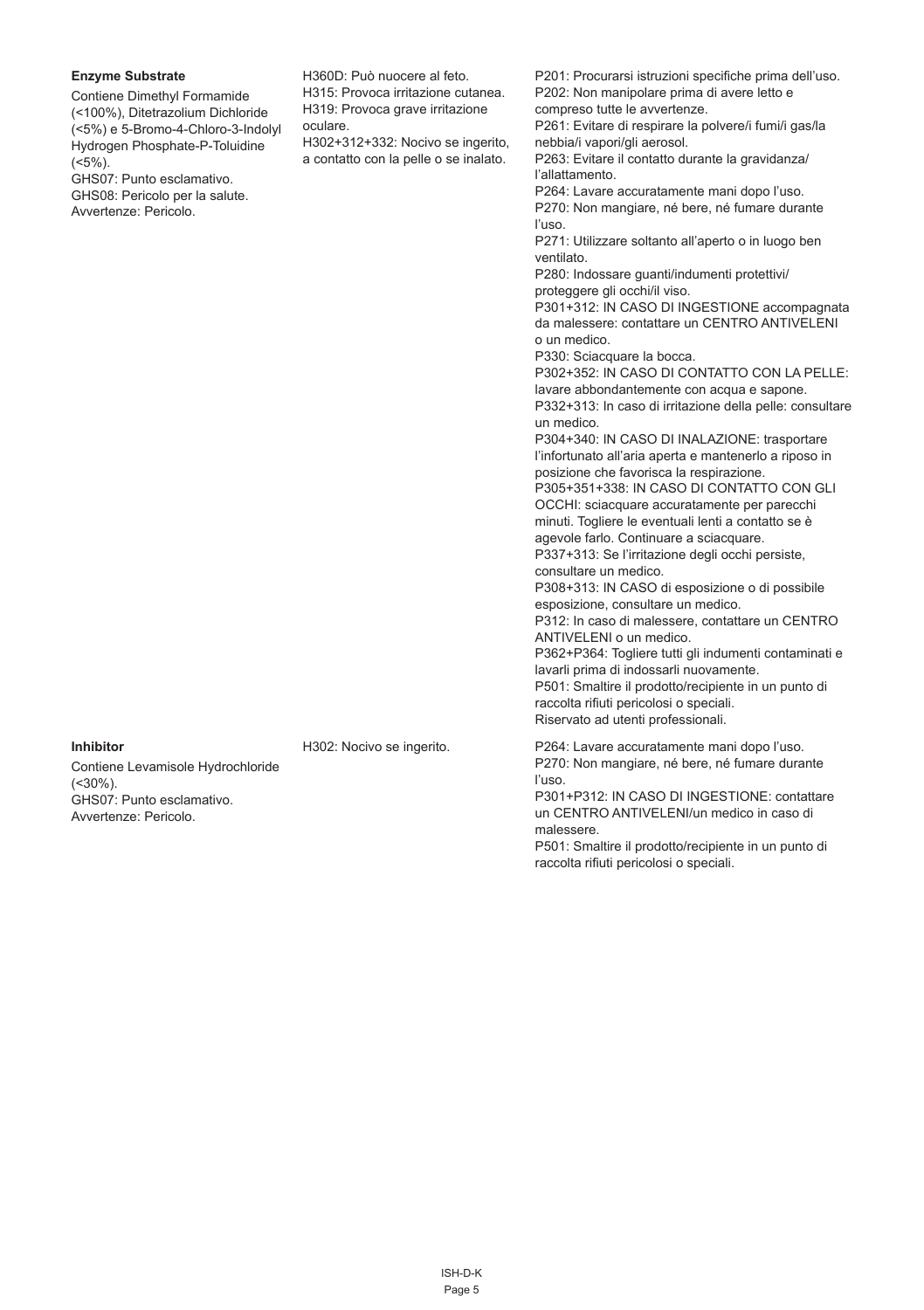Enthält Dimethyl Formamide (<100%), Ditetrazolium Dichloride (<5%) und 5-Bromo-4-Chloro-3-Indolyl Hydrogen Phosphate-P-Toluidine (<5%). GHS07: Ausrufezeichen. GHS08: Gesundheitsgefahr. Signalwörter: Gefahr.

H360D: Kann das Kind im Mutterleib schädigen. H315: Verursacht Hautreizungen. H319: Verursacht schwere Augenreizung. H302+312+332: Gesundheitsschädlich bei Verschlucken, Hautkontakt oder Einatmen.

P201: Vor Gebrauch besondere Anweisungen einholen.

P202: Vor Gebrauch alle Sicherheitshinweise lesen und verstehen.

P261: Einatmen von Staub/Rauch/Gas/Nebel/ Dampf/Aerosol vermeiden.

P263: Kontakt während der Schwangerschaft/und der Stillzeit vermeiden.

P264: Nach Gebrauch Hände gründlich waschen. P270: Bei Gebrauch nicht essen, trinken oder rauchen.

P271: Nur im Freien oder in gut belüfteten Räumen verwenden.

P280: Schutzhandschuhe/Schutzkleidung/ Augenschutz/Gesichtsschutz tragen. P301+312: BEI VERSCHLUCKEN: Bei Unwohlsein GIFTINFORMATIONSZENTRUM oder Arzt anrufen.

P330: Mund ausspülen.

P302+352: BEI KONTAKT MIT DER HAUT: Mit viel Wasser und Seife waschen.

P332+313: Bei Hautreizung: Ärztlichen Rat einholen/ärztliche Hilfe hinzuziehen.

P304+340: BEI EINATMEN: An die frische Luft bringen und in einer Position ruhigstellen, die das Atmen erleichtert.

P305+351+338: BEI KONTAKT MIT DEN AUGEN: Einige Minuten lang behutsam mit Wasser spülen. Vorhandene Kontaktlinsen nach Möglichkeit entfernen. Weiter spülen. P337+313: Bei anhaltender Augenreizung:

Ärztlichen Rat einholen/ärztliche Hilfe hinzuziehen. P308+313: BEI Exposition oder falls betroffen:

Ärztlichen Rat einholen/ärztliche Hilfe hinzuziehen.

P312: Bei Unwohlsein GIFTINFORMATIONSZENTRUM oder Arzt anrufen. P362+P364: Kontaminierte Kleidung ausziehen

und vor erneutem Tragen waschen. P501: Inhalt/Behälter zu einer Problemabfallentsorgung zuführen. Nur von Fachleuten zu verwenden.

P264: Nach Gebrauch Hände gründlich waschen. P270: Bei Gebrauch nicht essen, trinken oder rauchen. P301+312: BEI VERSCHLUCKEN: Bei Unwohlsein GIFTINFORMATIONSZENTRUM/ Arzt anrufen. P501: Inhalt/Behälter zu einer Problemabfallentsorgung zuführen.

# **Inhibitor**

Enthält Levamisole Hydrochloride (<30%). GHS07: Ausrufezeichen. Signalwörter: Achtung.

H302: Gesundheitsschädlich bei Verschlucken.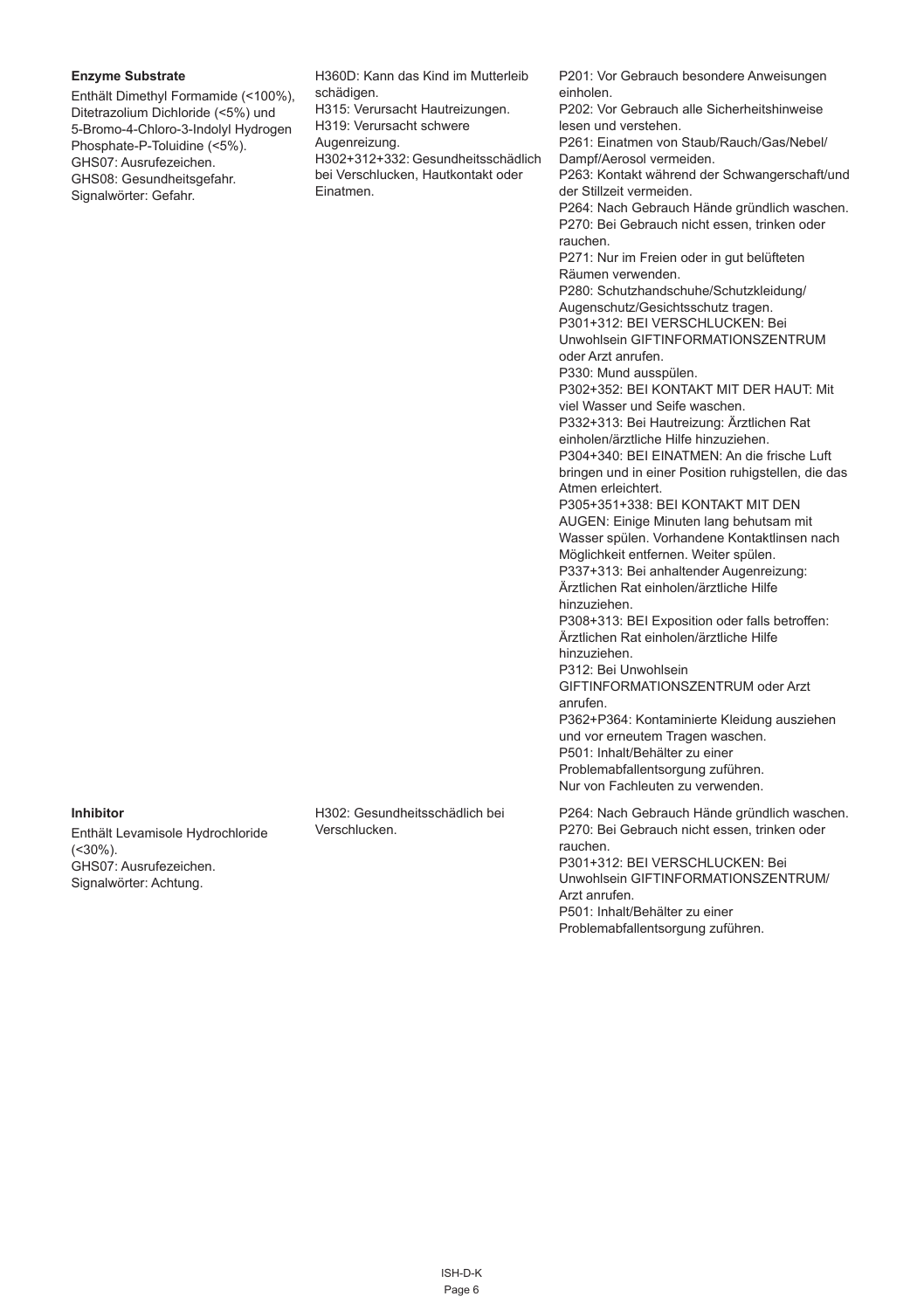Contiene Dimethyl Formamide (<100%), Ditetrazolium Dichloride  $(s5%)$  y 5-Bromo-4-Chloro-3-Indolyl Hydrogen Phosphate-P-Toluidine  $(650/1)$ 

GHS07: Signo de exclamación. GHS08: Peligro para la salud. Palabras de advertencia: Peligro. H360D: Puede dañar al feto. H315: Provoca irritación cutánea. H319: Provoca irritación ocular grave. H302+312+332: Nocivo en caso de ingestión, contacto con la piel o inhalación.

P201: Pedir instrucciones especiales antes del uso.

P202: No manipular la sustancia antes de haber leído y comprendido todas las instrucciones de seguridad.

P261: Evitar respirar el polvo/el humo/el gas/la niebla/los vapores/el aerosol.

P263: Evitar el contacto durante el embarazo/ la lactancia.

P264: Lavarse manos concienzudamente tras la manipulación.

P270: No comer, beber ni fumar durante su utilización.

P271: Utilizar únicamente en exteriores o en un lugar bien ventilado.

P280: Llevar guantes/prendas/gafas/máscara de protección.

P301+312: EN CASO DE INGESTIÓN:

Llamar a un CENTRO DE INFORMACIÓN TOXICOLÓGICA o a un médico si se encuentra mal.

P330: Enjuagarse la boca.

P302+352: EN CASO DE CONTACTO CON LA PIEL: Lavar con agua y jabón abundantes. P332+313: En caso de irritación cutánea: Consultar a un médico.

P304+340: EN CASO DE INHALACIÓN:

Transportar a la víctima al exterior y mantenerla en reposo en una posición confortable para respirar

P305+351+338: EN CASO DE CONTACTO CON LOS OJOS: Aclarar cuidadosamente con agua durante varios minutos. Quitar las lentes de contacto, si lleva y resulta fácil. Seguir aclarando. P337+313: Si persiste la irritación ocular: Consultar a un médico.

P308+313: EN CASO DE exposición manifiesta o presunta: Consultar a un médico.

P312: Llamar a un CENTRO DE INFORMACION TOXICOLOGICA o a un médico en caso de malestar.

P362+P364: Quitar las prendas contaminadas y lavarlas antes de volver a usarlas.

P501: Eliminar el contenido/el recipiente en un punto de recogida pública de residuos especiales o peligrosos.

Limitado a usuarios profesionales.

H302: Nocivo en caso de ingestión. P264: Lavarse manos concienzudamente tras la manipulación. P270: No comer, beber ni fumar durante su utilización. P301+312: EN CASO DE INGESTIÓN: Llamar a un CENTRO DE TOXICOLOGĺA/médico si la persona se encuentra mal. P501: Eliminar el contenido/el recipiente en un punto de recogida pública de residuos especiales o peligrosos.

#### **Inhibitor**

Contiene Levamisole Hydrochloride  $( < 30\%)$ GHS07: Signo de exclamación. Palabras de advertencia: Atención.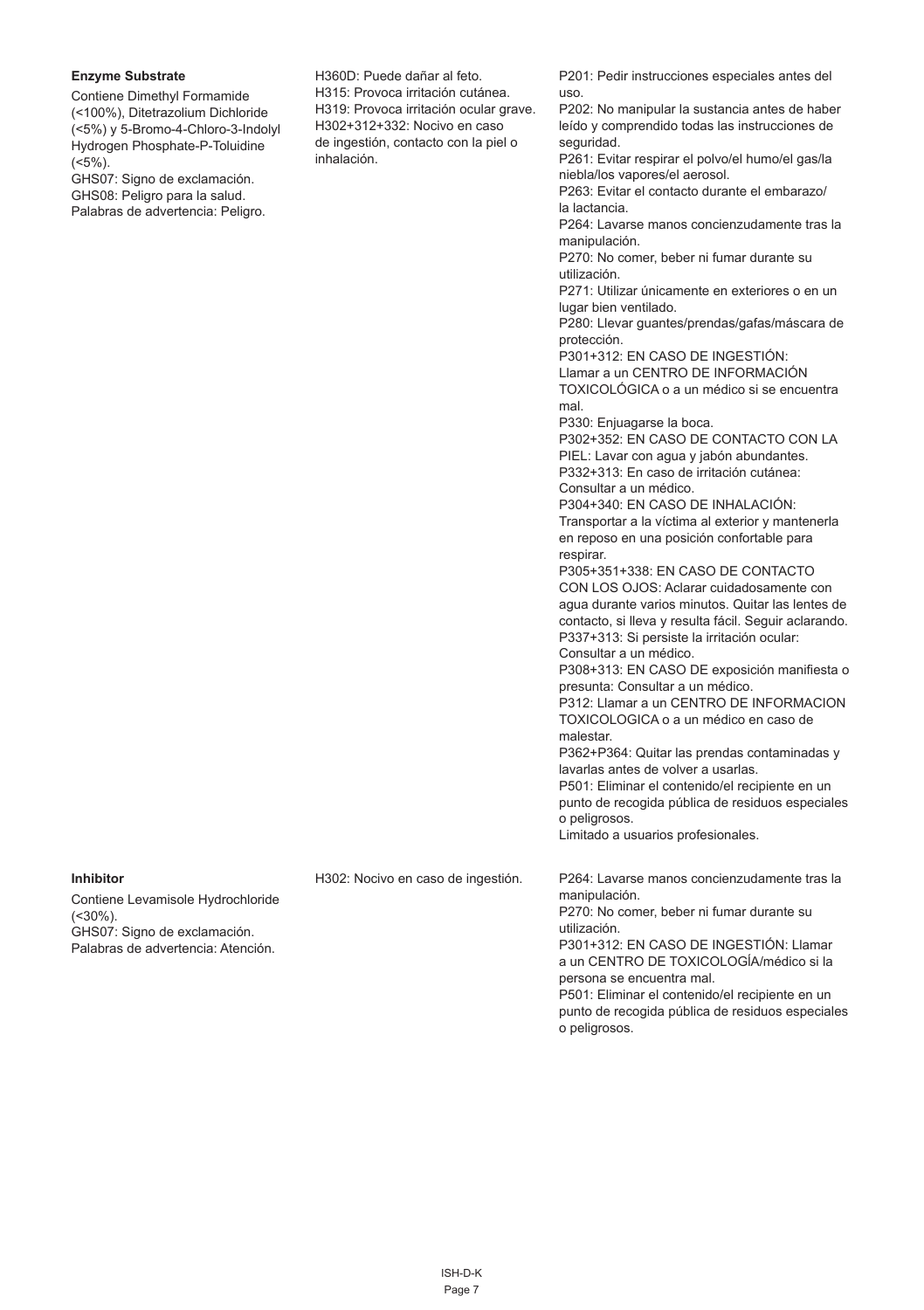Contém Dimethyl Formamide (<100%), Ditetrazolium Dichloride H319: Provoca irritação ocular (<5%) e 5-Bromo-4-Chloro-3- Indolyl Hydrogen Phosphate-P-Toluidine (<5%). GHS07: Ponto de exclamação. GHS08: Perigo para a saúde. Palavras-sinal: Perigo.

H360D: Pode afectar o nascituro. H315: Provoca irritação cutânea. grave. H302+312+332: Nocivo por ingestão, contacto com a pele ou inalação.

P201: Pedir instruções específicas antes da utilização. P202: Não manuseie o produto antes de ter lido e percebido todas as precauções de segurança.

P261: Evitar respirar as poeiras/fumos/gases/névoas/ vapores/aerossóis.

P263: Evitar o contacto durante a gravidez/o aleitamento.

P264: Lavar mãos cuidadosamente após manuseamento.

P270: Não comer, beber ou fumar durante a utilização deste produto.

P271: Utilizar apenas ao ar livre ou em locais bem ventilados.

P280: Usar luvas de protecção/vestuário de protecção/ protecção ocular/protecção facial.

P301+312: EM CASO DE INGESTÃO: caso sinta indisposição, contacte um CENTRO DE INFORMAÇÃO ANTIVENENOS ou um médico.

P330: Enxaguar a boca.

P302+352: SE ENTRAR EM CONTACTO COM A PELE: lavar com sabonete e água abundantes. P332+313: Em caso de irritação cutânea: consulte um

médico.

P304+340: EM CASO DE INALAÇÃO: retirar a vítima para uma zona ao ar livre e mantêla em repouso numa posição que não dificulte a respiração.

P305+351+338: SE ENTRAR EM CONTACTO COM OS OLHOS: enxaguar cuidadosamente com água durante vários minutos. Se usar lentes de contacto, retireas, se tal lhe for possível. Continuar a enxaguar.

P337+313: Caso a irritação ocular persista: consulte um médico.

P308+313: EM CASO DE exposição ou suspeita de exposição: consulte um médico.

P312: Caso sinta indisposição, contacte um CENTRO DE INFORMAÇÃO ANTIVENENOS ou um médico. P362+P364: Retirar a roupa contaminada e lavá-la antes de a voltar a usar.

P501: Eliminar o conteúdo/recipiente em um local autorizado para a recolha de resíduos perigosos ou especiais.

Limitado a utilizadores profissionais.

**Inhibitor**

Contém Levamisole Hydrochloride (<30%). GHS07: Ponto de exclamação. Palavras-sinal: Atenção.

H302: Nocivo por ingestão. P264: Lavar mãos cuidadosamente após manuseamento.

> P270: Não comer, beber ou fumar durante a utilização deste produto.

P301+312: EM CASO DE INGESTÃO: caso sinta indisposição, contacte um CENTRO DE INFORMAÇÃO ANTIVENENOS médico.

P501: Eliminar o conteúdo/recipiente em um local autorizado para a recolha de resíduos perigosos ou especiais.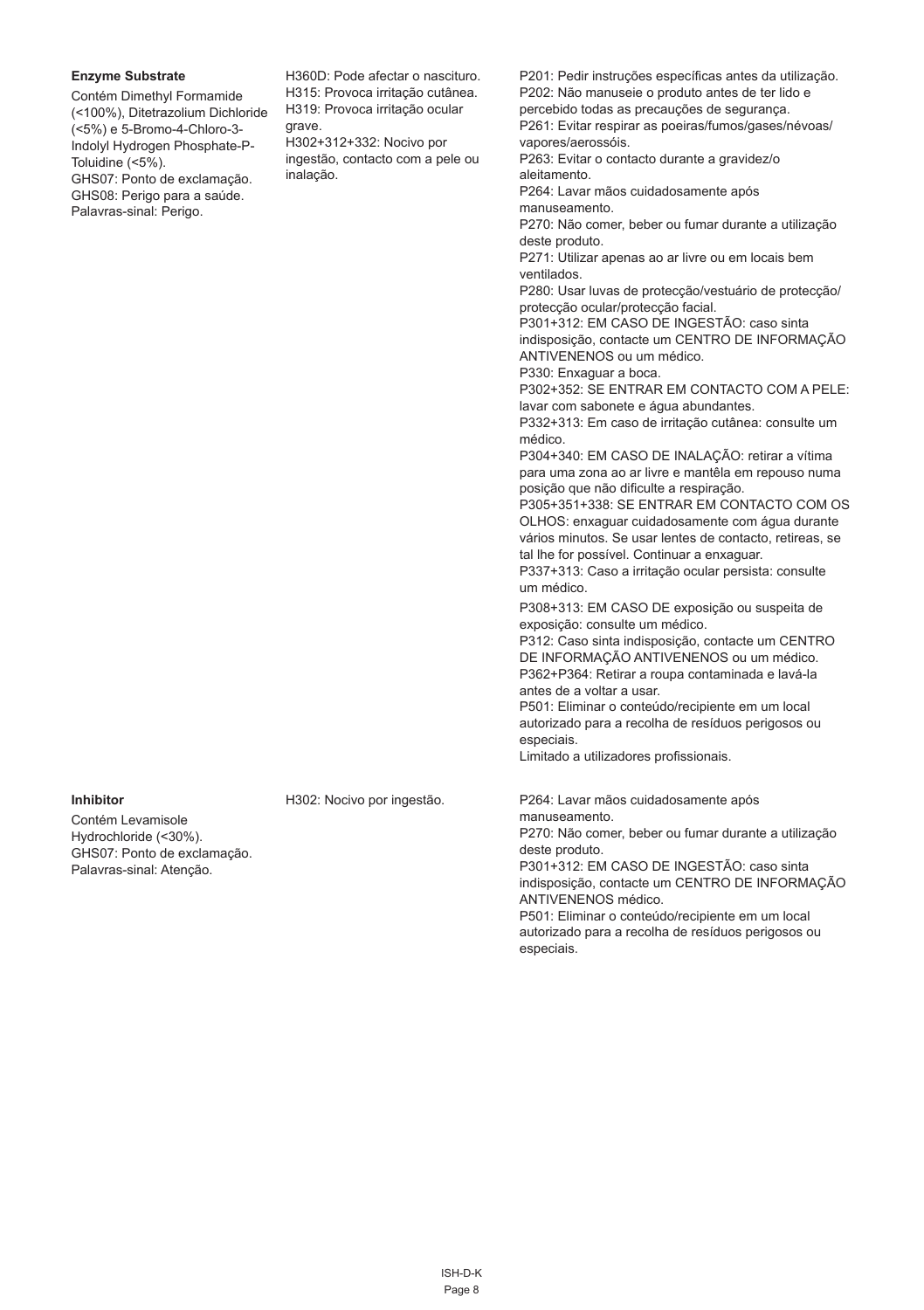Innehåller Dimethyl Formamide (<100%), Ditetrazolium Dichloride (<5%) och 5-Bromo-4-Chloro-3- Indolyl Hydrogen Phosphate-P-Toluidine (<5%). GHS07: Utropstecken. GHS08: Hälsofara. Signalord: Fara.

H360D: Kan skada det ofödda barnet. H315: Irriterar huden. H319: Orsakar allvarlig ögonirritation. H302+312+332: Skadligt vid förtäring, hudkontakt eller inandning.

P201: Inhämta särskilda instruktioner före användning.

P202: Använd inte produkten innan du har läst och förstått säkerhetsanvisningarna

P261: Undvik att inandas damm/rök/gaser/dimma/ ångor/sprej.

P263: Undvik kontakt under graviditet eller amning. P264: Tvätta händerna grundligt efter användning. P270: Ät inte, drick inte och rök inte när du använder produkten.

P271: Används endast utomhus eller i väl ventilerade utrymmen.

P280: Använd skyddshandskar/skyddskläder/ ögonskydd/ansiktsskydd.

P301+312: VID FÖRTÄRING: Kontakta GIFTINFORMATIONSCENTRAL eller läkare om

du mår dåligt. P330: Skölj munnen.

P302+352: VID HUDKONTAKT: Tvätta med mycket tvål och vatten.

P332+313: Vid hudirritation: Sök läkarhjälp. P304+340: VID INANDNING: Flytta personen till frisk luft och se till att han eller hon vilar i en ställning som underlättar andningen.

P305+351+338: VID KONTAKT MED ÖGONEN: Skölj försiktigt med vatten i flera minuter. Ta ur eventuella kontaktlinser om det går lätt. Fortsätt att skölja.

P337+313: Vid bestående ögonirritation: Sök läkarhjälp.

P308+313: Vid exponering eller misstanke om exponering Sök läkarhjälp.

P312: Vid obehag, kontakta GIFTINFORMATIONSCENTRAL eller läkare. P362+P364: Ta av nedstänkta kläder och tvätta dem innan de används igen.

P501: Innehållet/Behållaren lämnas till insamlingsställe för farligt avfall. Endast för yrkesmässig användning.

H302: Skadligt vid förtäring. P264: Tvätta händerna grundligt efter användning. P270: Ät inte, drick inte och rök inte när du använder produkten. P301+P312: VID FÖRTÄRING: Vid obehag, kontakta GIFTINFORMATIONSCENTRALEN läkare. P501: Innehållet/Behållaren lämnas till insamlingsställe för farligt avfall.

# **Inhibitor**

Innehåller Levamisole Hydrochloride (<30%). GHS07: Utropstecken. Signalord: Varning.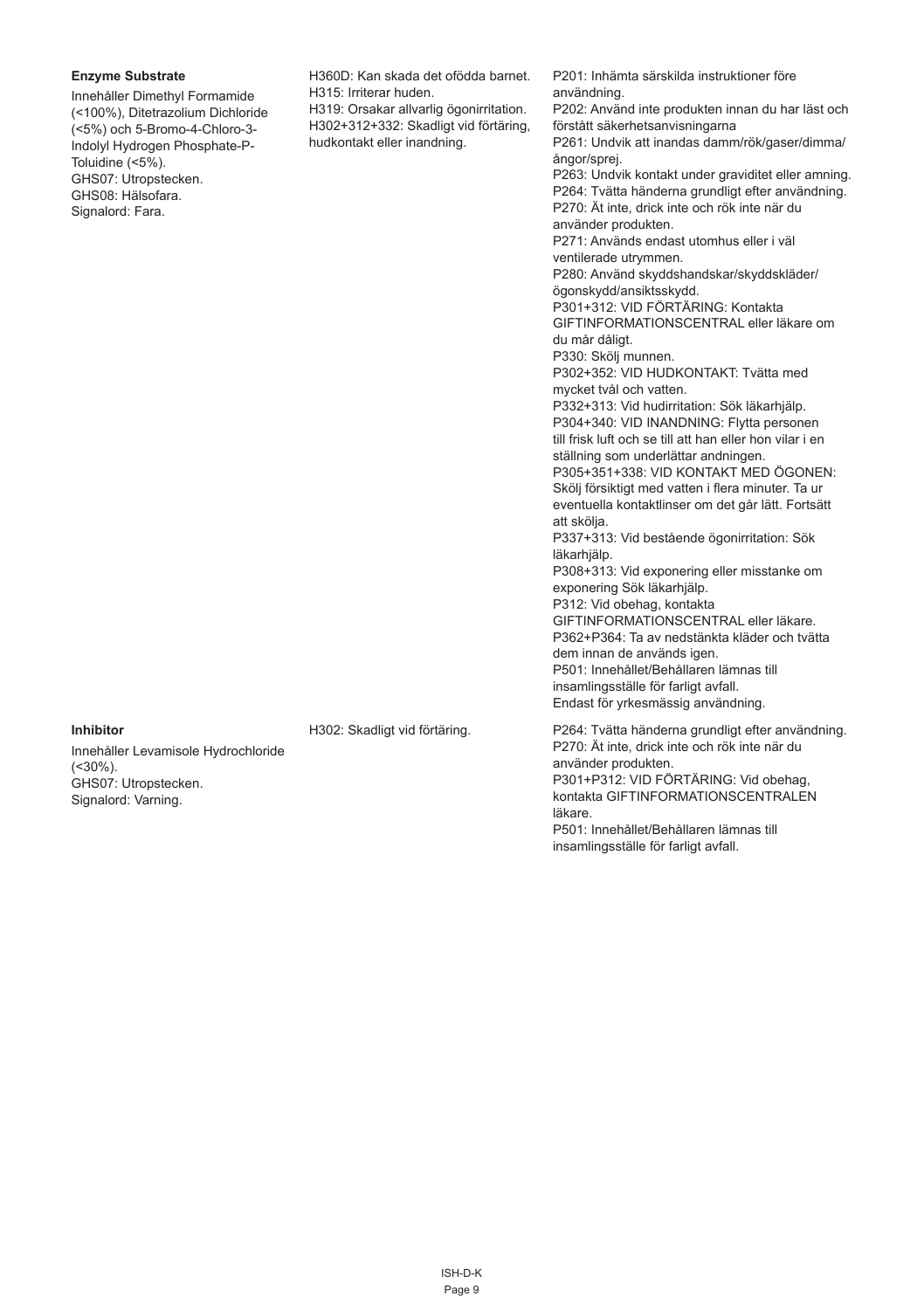Περιέχει Dimethyl Formamide (<100%), Ditetrazolium Dichloride (<5%) και 5-Bromo-4-Chloro-3-Indolyl Hydrogen Phosphate-P-Toluidine (<5%). GHS07: Θαυμαστικό. GHS08: Κίνδυνος για την υγεία. Προειδοποιητές λέξεις: Κίνδυνος.

H360D: Μπορεί να βλάψει το έμβρυο. H315: Προκαλεί ερεθισμό του δέρματος. H319: Προκαλεί σοβαρό οφθαλμικό ερεθισμό. H302+312+332: Επιβλαβές σε περίπτωση κατάποσης, σε επαφή με το δέρμα ή σε περίπτωση εισπνοής.

P201: Εφοδιαστείτε με τις ειδικές οδηγίες πριν από τη χρήση.

P202: Μην το χρησιμοποιήσετε πριν διαβάσετε και κατανοήσετε τις οδηγίες προφύλαξης.

P261: Αποφεύγετε να αναπνέετε σκόνη/αναθυμιάσεις/αέρια/ σταγονίδια/ατμούς/εκνεφώματα.

P263: Αποφεύγετε την επαφή στη διάρκεια της εγκυμοσύνης/γαλουχίας.

P264: Πλύνετε χέρια σχολαστικά μετά το χειρισμό. P270: Μην τρώτε, πίνετεή καπνίζετε, όταν χρησιμοποιείτε αυτό το προϊόν.

P271: Να χρησιμοποιείται μόνο σε ανοικτό ή καλά αεριζόμενο χώρο.

P280: Να φοράτε προστατευτικά γάντια/προστατευτικά ενδύματα/μέσα ατομικής προστασίας για τα μάτια/ πρόσωπο.

P301+312: ΣΕ ΠΕΡΙΠΤΩΣΗ ΚΑΤΑΠΟΣΗΣ: Καλέστε αμέσως το ΚΕΝΤΡΟ ΔΗΛΗΤΗΡΙΑΣΕΩΝ ή ένα γιατρό, εάν αισθανθείτε αδιαθεσία.

P330: Ξεπλύνετε το στόμα.

P302+352: ΣΕ ΠΕΡΙΠΤΩΣΗ ΕΠΑΦΗΣ ΜΕ ΤΟ ΔΕΡΜΑ:

Πλύνετε με άφθονο νερό και σαπούνι.

P332+313: Εάν παρατηρηθεί ερεθισμός του δέρματος: Συμβουλευθείτε/Επισκεφθείτε γιατρό.

P304+340: ΣΕ ΠΕΡΙΠΤΩΣΗ ΕΙΣΠΝΟΗΣ: Μεταφέρετε τον παθόντα στον καθαρό αέρα και αφήστε τον να ξεκουραστεί σε στάση που διευκολύνει την αναπνοή.

P305+351+338: ΣΕ ΠΕΡΙΠΤΩΣΗ ΕΠΑΦΗΣ ΜΕ ΤΑ ΜΑΤΙΑ: Ξεπλύνετε προσεκτικά με νερό για αρκετά λεπτά. Εάν υπάρχουν φακοί επαφής, αφαιρέστε τους, εφόσον είναι εύκολο. Συνεχίστε να ξεπλένετε.

P337+313: Εάν δεν υποχωρεί ο οφθαλμικός ερεθισμός: Συμβουλευθείτε/Επισκεφθείτε γιατρό.

P308+313: ΣΕ ΠΕΡΙΠΤΩΣΗ έκθεσης ή πιθανότητας έκθεσης: Συμβουλευθείτε/Επισκεφθείτε γιατρό. P312: Καλέστε το ΚΕΝΤΡΟ ΔΗΛΗΤΗΡΙΑΣΕΩΝ ή ένα γιατρό εάν αισθανθείτε αδιαθεσία.

P362+P364: Βγάλτε τα μολυσμένα ρούχα και πλύντε τα πριν τα ξαναχρησιμοποιήσετε.

P501: Διάθεση του περιεχομένου/περιέκτη σε χώρο συλλογής επικινδύνων ή ειδικών αποβλήτων. Μόνο για επαγγελματική χρήση.

P264: Πλύνετε χέρια σχολαστικά μετά το χειρισμό. P270: Μην τρώτε, πίνετεή καπνίζετε, όταν χρησιμοποιείτε αυτό το προϊόν. P301+310: ΣΕ ΠΕΡΙΠΤΩΣΗ ΚΑΤΑΠΟΣΗΣ: Καλέστε αμέσως το ΚΕΝΤΡΟ ΔΗΛΗΤΗΡΙΑΣΕΩΝ ή ένα γιατρό. P330: Ξεπλύνετε το στόμα. P501: Διάθεση του περιεχομένου/περιέκτη σε χώρο συλλογής επικινδύνων ή ειδικών αποβλήτων.

## **Inhibitor**

Περιέχει Levamisole Hydrochloride (<30%). GHS07: Θαυμαστικό. Προειδοποιητές λέξεις: Προσοχί.

H302: Επιβλαβές σε περίπτωση κατάποσης.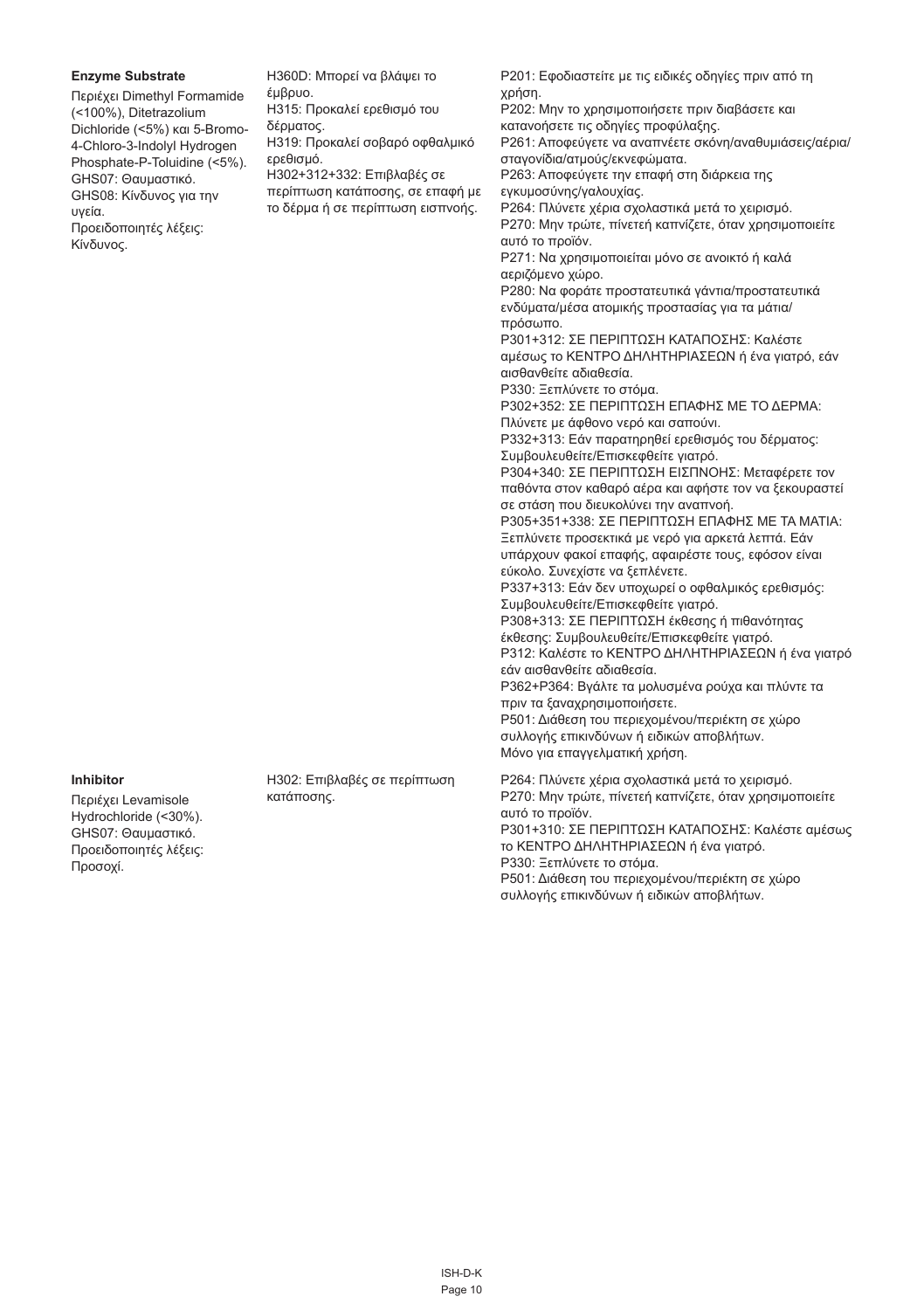Indeholder Dimethyl Formamide (<100%), Ditetrazolium Dichloride (<5%) og 5-Bromo-4- Chloro-3-Indolyl Hydrogen Phosphate-P-Toluidine  $(<5\%)$ . GHS07: Udråbstegn. GHS08: Sundhedsfarer. Signalord: Fare.

H360D: Kan skade det ufødte barn. H315: Forårsager hudirritation. H319: Forårsager alvorlig øjenirritation. H302+312+332: Farlig ved indånding, hudkontakt eller indånding.

P201: Indhent særlige anvisninger før brug. P202: Anvend ikke produktet, før alle advarsler er læst og forstået.

P261: Undgå indånding af pulver/røg/gas/tåge/damp/spray.

P263: Undgå kontakt under graviditet/amning.

P264: Vask hænder grundigt efter brug.

P270: Der må ikke spises, drikkes eller ryges under brugen af dette produkt.

P271: Brug kun udendørs eller i et rum med god udluftning. P280: Bær beskyttelseshandsker/beskyttelsestøj/ øjenbeskyttelse/ansigtsbeskyttelse.

P301+312: I TILFÆLDE AF INDTAGELSE: I tilfælde af ubehag ring til en GIFTINFORMATION eller en læge. P330: Skyl munden.

P302+352: VED KONTAKT MED HUDEN: Vask med rigeligt sæbe og vand.

P332+313: Ved hudirritation: Søg lægehjælp. P304+340: VED INDÅNDING: Flyt personen til et sted med frisk luft og sørg for, at vedkommende hviler i en stilling, som letter vejrtrækningen.

P305+351+338: VED KONTAKT MED ØJNENE: Skyl forsigtigt med vand i flere minutter. Fjern eventuelle kontaktlinser, hvis dette kan gøres let. Fortsæt skylning. P337+313: Ved vedvarende øjenirritation: Søg lægehjælp. P308+313: VED eksponering eller mistanke om eksponering: Søg lægehjælp.

P312: I tilfælde af ubehag ring til en GIFTINFORMATION eller en læge.

P362+P364: Alt tilsmudset tøj tages af og vaskes inden genanvendelse.

P501: Indholdet/Beholderen bortskaffes i et indsamlingssted for farligt affald og problemaffald. Må kun anvendes af professionelle brugere.

H302: Farlig ved indtagelse. P264: Vask hænder grundigt efter brug. P270: Der må ikke spises, drikkes eller ryges under brugen af dette produkt. P301+P312: I TILFÆLDE AF INDTAGELSE: I tilfælde af ubehag, ring til en GIFTINFORMATION læge. P501: Indholdet/Beholderen bortskaffes i et indsamlingssted for farligt affald og problemaffald.

**Inhibitor**

Indeholder Levamisole Hydrochloride (<30%). GHS07: Udråbstegn. Signalord: Advarsel.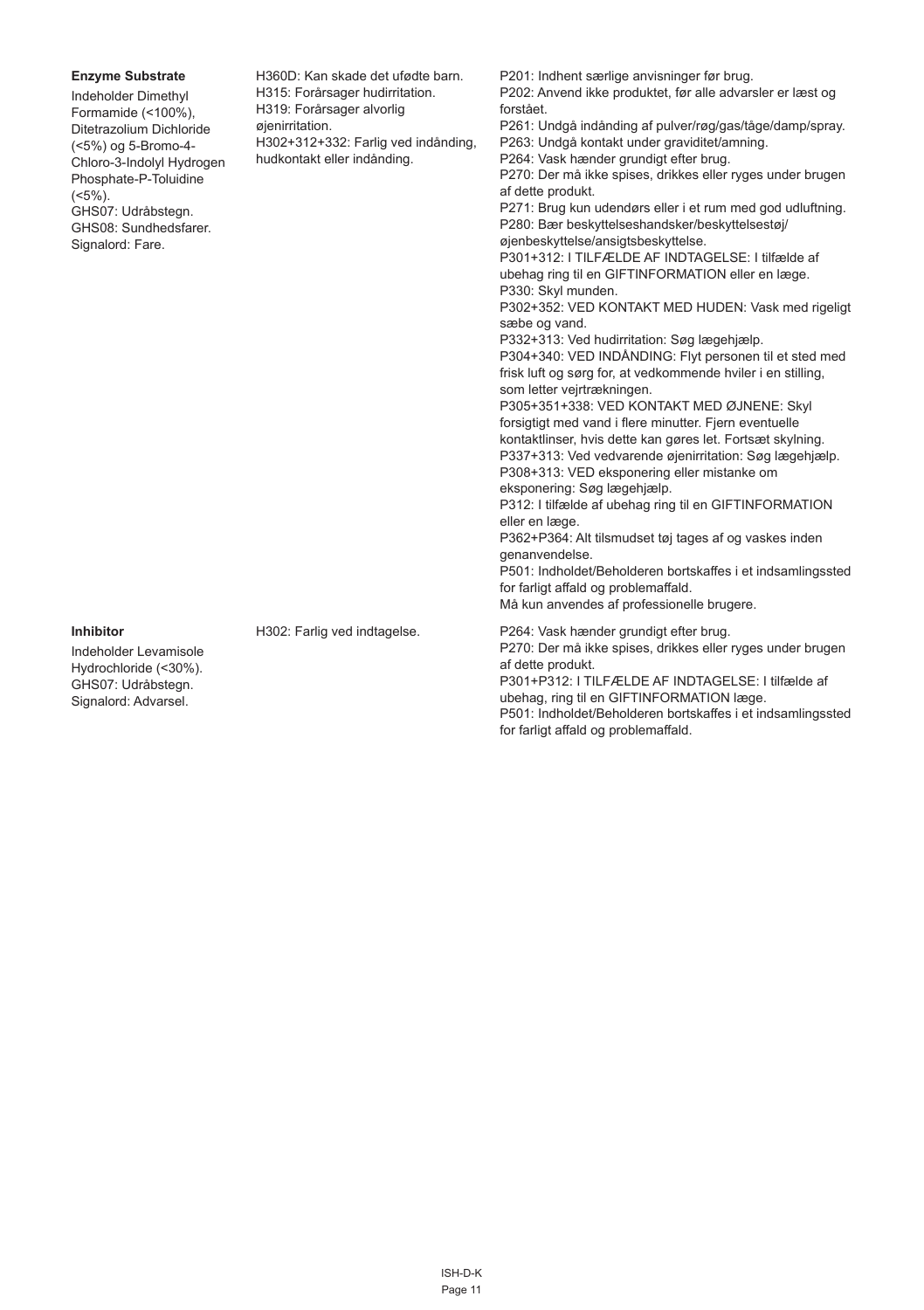Bevat Dimethyl Formamide (<100%), Ditetrazolium Dichloride (<5%) en 5-Bromo-4-Chloro-3-Indolyl Hydrogen Phosphate-P-Toluidine (<5%). GHS07: Uitroepteken GHS08: Gezondheidsgevaar. Signaalwoorden: Gevaar.

H360D: Kan het ongeboren kind schaden. H315: Veroorzaakt huidirritatie. H319: Veroorzaakt ernstige oogirritatie. H302+312+332: Schadelijk bij inslikken, bij contact met de huid en bij inademing.

P201: Alvorens te gebruiken de speciale aanwijzingen raadplegen.

P202: Pas gebruiken nadat u alle veiligheidsvoorschriften gelezen en begrepen heeft.

P261: Inademing van stof/rook/gas/nevel/damp/spuitnevel vermijden.

P263: Bij zwangerschap of borstvoeding aanraking vermijden.

P264: Na het werken met dit product handen grondig wassen.

P270: Niet eten, drinken of roken tijdens het gebruik van dit product.

P271: Alleen buiten of in een goed geventileerde ruimte gebruiken.

P280: Beschermende handschoenen/beschermende kleding/oogbescherming/gelaatsbescherming dragen. P301+312: NA INSLIKKEN: bij onwel voelen een ANTIGIFCENTRUM of een arts raadplegen. P330: De mond spoelen.

P302+352: BIJ CONTACT MET DE HUID: met veel water en zeep wassen.

P332+313: Bij huidirritatie: een arts raadplegen. P304+340: NA INADEMING: het slachtoffer in de frisse lucht brengen en laten rusten in een houding die het ademen vergemakkelijkt.

P305+351+338: BIJ CONTACT MET DE OGEN: voorzichtig afspoelen met water gedurende een aantal minuten; contactlenzen verwijderen, indien mogelijk; blijven spoelen.

P337+313: Bij aanhoudende oogirritatie: een arts raadplegen.

P308+313: NA (mogelijke) blootstelling: een arts raadplegen.

P312: Bij onwel voelen een ANTIGIFCENTRUM of een arts raadplegen.

P362+P364: Verontreinigde kleding uittrekken en wassen alvorens deze opnieuw te gebruiken.

P501: Inhoud/Verpakking afvoeren naar inzamelpunt voor gevaarlijk of bijzonder afval.

Alleen voor professionele gebruikers.

H302: Schadelijk bij inslikken. P264: Na het werken met dit product handen grondig wassen.

> P270: Niet eten, drinken of roken tijdens het gebruik van dit product.

P301+P312: NA INSLIKKEN: bij onwel voelen een ANTIGIFCENTRUM/arts raadplegen.

P501: Inhoud/Verpakking afvoeren naar inzamelpunt voor

gevaarlijk of bijzonder afval.

#### **Inhibitor**

Bevat Levamisole Hydrochloride (<30%). GHS07: Uitroepteken. Signaalwoorden: Waarschuwing.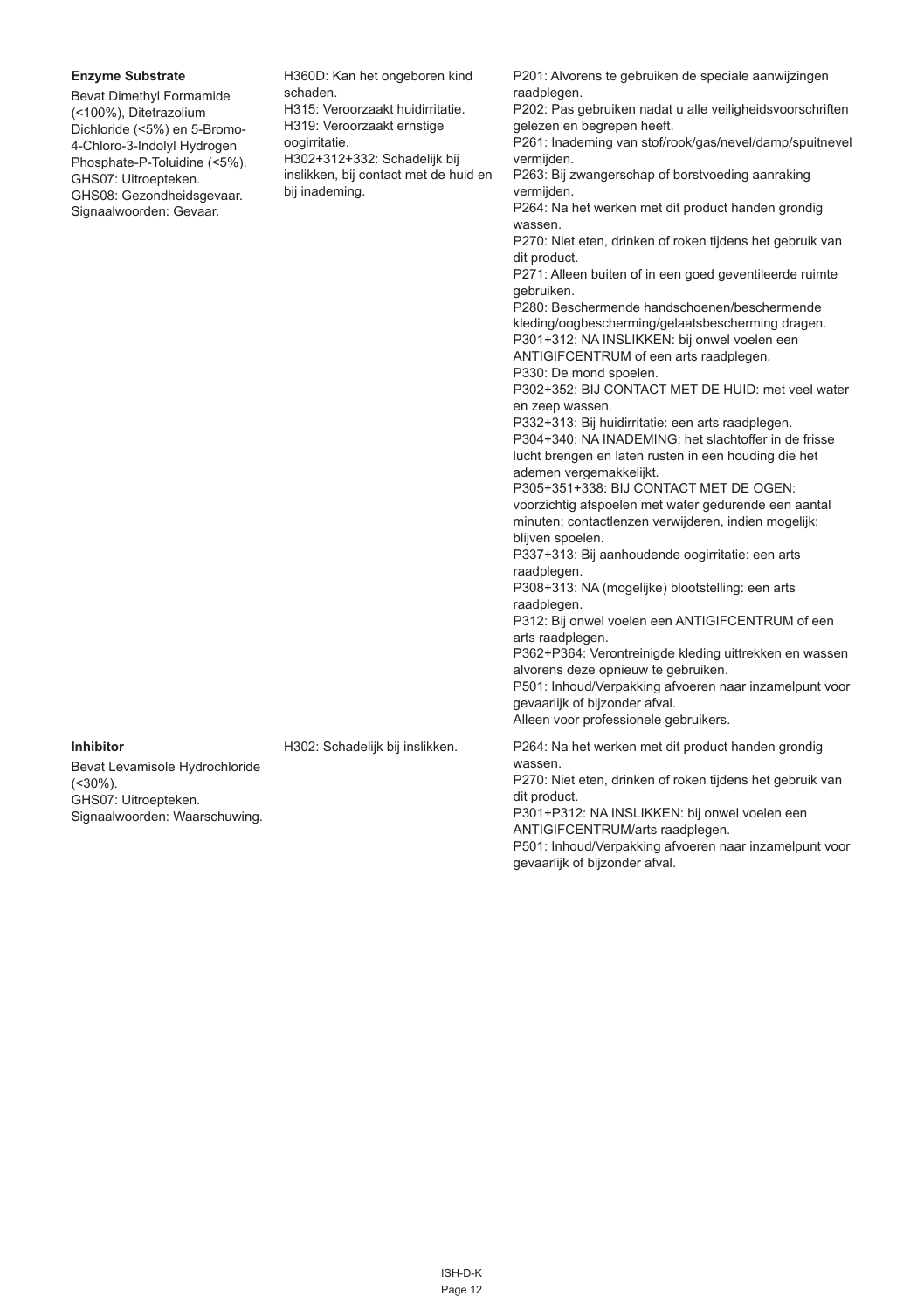Inneholder Dimethyl Formamide (<100%), Ditetrazolium Dichloride (<5%) og 5-Bromo-4-Chloro-3-Indolyl Hydrogen Phosphate-P-Toluidine  $(s5\%)$ GHS08: Helsefare. GHS07: Utropstegn. Signalord: Fare.

H360D: Kan gi fosterskader. H315: Irriterer huden. H319: Gir alvorlig øyeirritasjon. H302+312+332: Farlig ved svelging, farlig ved hudkontakt eller farlig ved innånding.

P201: Innhent særskilt instruks før bruk.

P202: Skal ikke håndteres før alle advarsler er lest og oppfattet.

P261: Unngå innånding av støv/røyk/gass/tåke/ damp/aerosoler.

P263: Unngå kontakt under graviditet/amming. P264: Vask hender grundig etter bruk.

P270: Ikke spis, drikk eller røyk ved bruk av produktet.

P271: Brukes bare utendørs eller i et godt ventilert område.

P280: Benytt vernehansker/verneklær/vernebriller/ ansiktsskjerm.

P301+312: VED SVELGING: Kontakt et GIFTINFORMASJONSSENTER eller lege ved ubehag.

P330: Skyll munnen.

P302+352: VED HUDKONTAKT: Vask med mye såpe og vann.

P332+313: Ved hudirritasjon: Søk legehjelp. P304+340: VED INNÅNDING: Flytt personen til frisk luft og sørg for at vedkommende hviler i en stilling som letter åndedrettet.

P305+351+338: VED KONTAKT MED ØYNENE: Skyll forsiktig med vann i flere minutter. Fiern eventuelle kontaktlinser dersom dette enkelt lar seg gjøre. Fortsett skyllingen.

P337+313: Ved vedvarende øyeirritasjon: Søk legehjelp.

P308+313: Ved eksponering eller mistanke om eksponering: Søk legehjelp.

P312: Kontakt et GIFTINFORMASJONSSENTER eller lege ved ubehag.

P362+P364: Ta av forurenset tøy og vask det før gjenbruk.

P501: Innhold/Beholder leveres til godkjent avfallsbehandlingsanlegg. Kun til yrkesmessig bruk.

H302: Farlig ved svelging. P264: Vask hender grundig etter bruk. P270: Ikke spis, drikk eller røyk ved bruk av produktet. P301+P312: HVIS SVELGT: Ring et GIFTINFORMASJON/lege hvis du føler deg ubehagelig.GIFTINFORMASJONSSENTER eller lege. P501: Innhold/Beholder leveres til godkjent avfallsbehandlingsanlegg.

# **Inhibitor**

Inneholder Levamisole Hydrochloride (<30%). GHS07: Utropstegn. Signalord: Advarsel.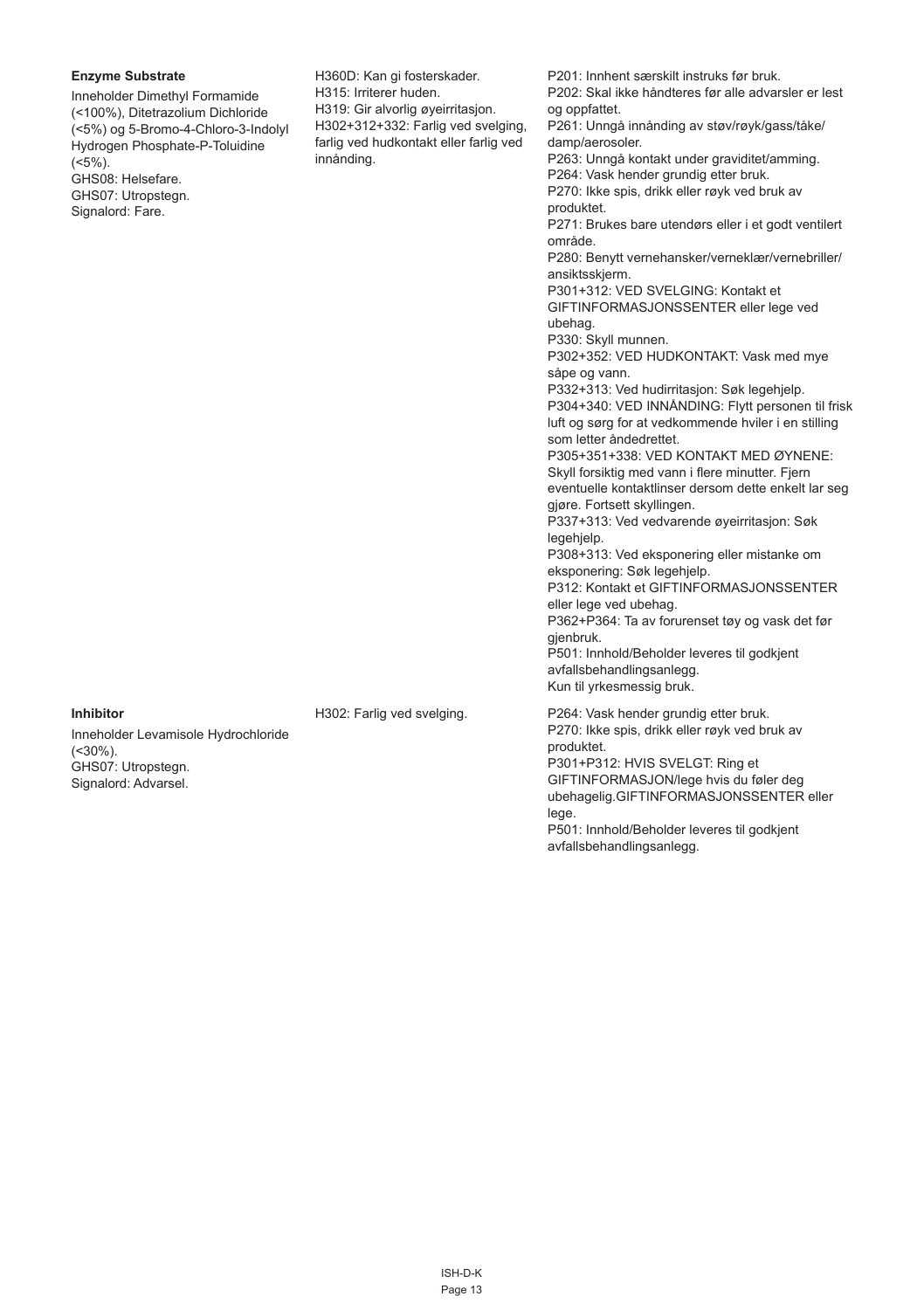Съдържа Dimethyl Formamide (<100%), Ditetrazolium Dichloride (<5%) и 5-Bromo-4-Chloro-3-Indolyl Hydrogen Phosphate-P-Toluidine (<5%). GHS08: Опасност за здравето. GHS07: Удивителен знак. Сигнални думи: Опасно.

H360D: Може да увреди плода. H315: Предизвиква дразнене на кожата. H319: Предизвиква сериозно дразнене на очите. H302+312+332: Вреден при поглъщане, при контакт с кожата или при вдишване.

P201: Преди употреба се снабдете със специални инструкции.

P202: Не използвайте преди да сте прочели и разбрали всички предпазни мерки за безопасност. P261: Избягвайте вдишване на прах/пушек/газ/дим/ изпарения/аерозоли

P263: Да се избягва контакт по време на бременност/при кърмене.

P264: Да се измие ръце старателно след употреба. P270: Да не се яде, пие или пуши при употреба на продукта.

P271: Да се използва само на открито или на добре проветривомясто.

P280: Използвайте предпазни ръкавици/предпазно облекло/предпазни очила/предпазна маска за лице. P301+312: ПРИ ПОГЛЪЩАНЕ: Незабавно се

обадете в ЦЕНТЪР ПО ТОСКИКОЛОГИЯ или на лекар при неразположение.

P330: Изплакнете устата.

P302+352: ПРИ КОНТАКТ С КОЖАТА: Измийте обилно със сапун и вода.

P332+313: При поява на кожно дразнене: Потърсете медицински съвет/помощ.

P304+340: ПРИ ВДИШВАНЕ: Изведете пострадалия на чист въздух и го поставете в позиция,

улесняваща дишането.

P305+351+338: ПРИ КОНТАКТ С ОЧИТЕ: Промивайте внимателно с вода в продължение на няколко минути. Свалете контактните лещи, ако има такива и доколкото това е възможно.

Продължавайте да промивате. P337+313: При продължително дразнене на очите: Потърсете медицински съвет/помощ. P308+313: ПРИ явна или предполагаема

експозиция: Потърсете медицински съвет/помощ.

P312: При неразположение се обадете в ЦЕНТЪР ПО ТОКСИКОЛОГИЯ или на лекар.

P362+P364: Свалете замърсеното облекло и го изперете преди повторна употреба. P501: Съдържанието/Съдът да се изхвърли в места за събиране на опасни или специални отпадъци.

Само за професионални потребители.

Н302: Вреден при поглъщане. Р264: Да се измие ръце старателно след употреба. P270: Да не се яде, пие или пуши при употреба на продукта. P301+P312: ПРИ ПОГЛЪЩАНЕ: При неразположение се обадете в ЦЕНТЪР ПО ТОКСИКОЛОГИЯ/ на лекар. P330: Изплакнете устата.

P501: Съдържанието/Съдът да се изхвърли в места за събиране на опасни или специални отпадъци.

#### **Inhibitor**

Съдържа Levamisole Hydrochloride (<30%). GHS07: Удивителен знак Сигнални думи: Внимание.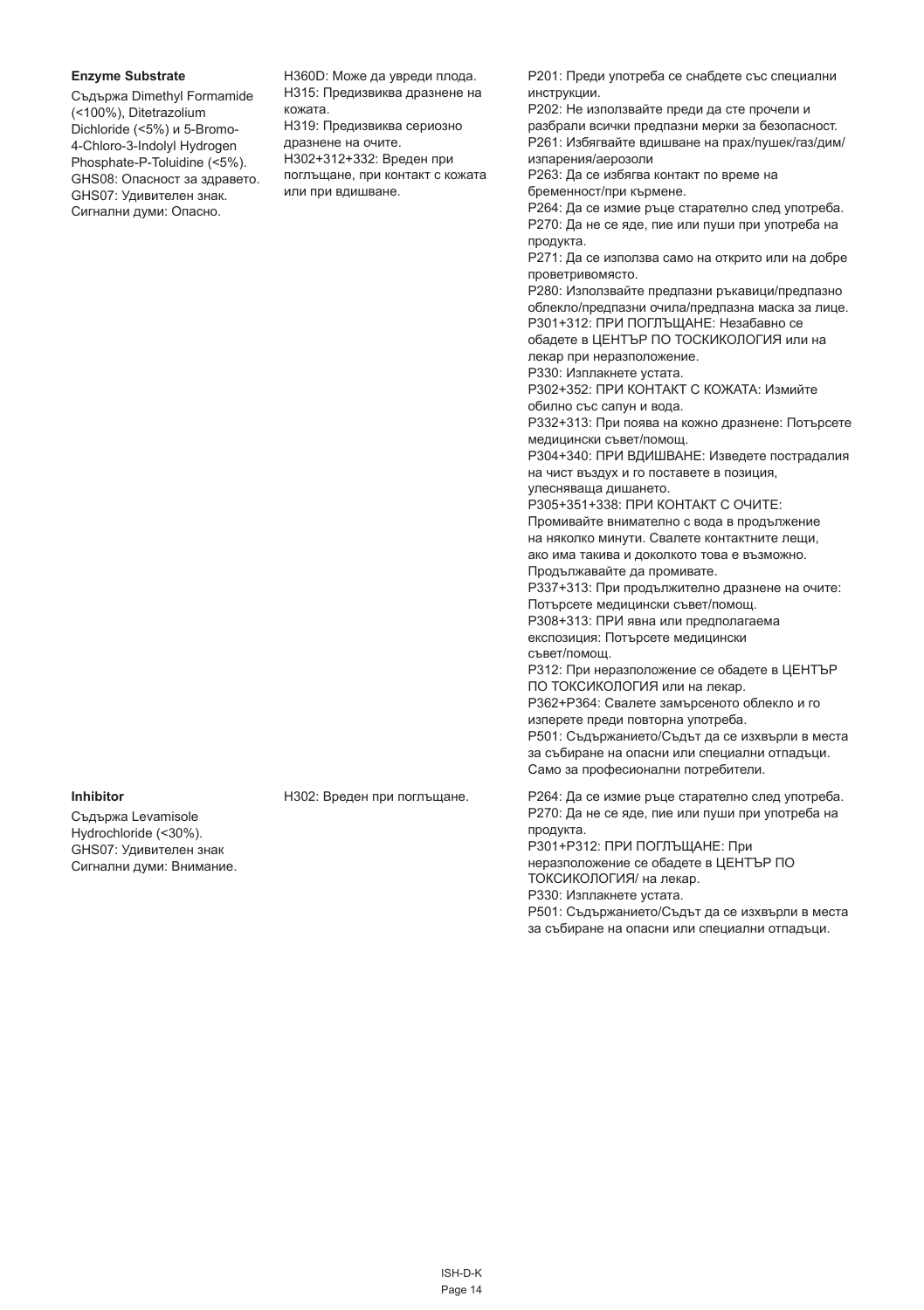Tartalmaz Dimethyl Formamide (<100%), Ditetrazolium Dichloride (<5%) és 5-Bromo-4-Chloro-3-Indolyl Hydrogen Phosphate-P-Toluidine (<5%). GHS08: Egészségi veszély. GHS07: Felkiáltójel. Figyelmeztetések: Veszély.

H360D: Károsíthatja a születendő gyermeket. H315: Bőrirritáló hatású. H319: Súlyos szemirritációt okoz. H302+312+332: Lenyelve, bőrrel érintkezve vagy belélegezve ártalmas.

P201: Használat előtt ismerje meg az anyagra vonatkozó különleges utasításokat.

P202: Ne használja addig, amíg az összes biztonsági óvintézkedést el nem olvasta és meg nem értette. P261: Kerülje a por/füst/gáz/köd/gőzök/permet belélegzését.

P263: A terhesség/szoptatás alatt kerülni kell az anyaggal való érintkezést.

P264: A használatot követően a(z) kezet -t alaposan meg kell mosni.

P270: A termék használata közben tilos enni, inni vagy dohányozni.

P271: Kizárólag szabadban vagy jól szellőző helyiségben használható.

P280: védőkesztyű/védőruha/szemvédő/arcvédő használata kötelező.

P301+312: LENYELÉS ESETÉN: rosszullét esetén azonnal forduljon TOXIKOLÓGIAI KÖZPONTHOZ vagy orvoshoz. P330: A szájat ki kell öblíteni.

P302+352: HA BŐRRE KERÜL: Lemosás bő szappanos vízzel.

P332+313: Bőrirritáció esetén: orvosi ellátást kell kérni. P304+340: BELÉLEGZÉS ESETÉN: Az érintett személyt friss levegőre kell vinni és olyan nyugalmi testhelyzetbe kell helyezni, hogy könnyen tudjon lélegezni.

P305+351+338: SZEMBE KERÜLÉS esetén: Több percig tartó óvatos öblítés vízzel. Adott esetben a kontaktlencsék eltávolítása, ha könnyen megoldható. Az öblítés folytatása. P337+313: Ha a szemirritáció nem múlik el: orvosi ellátást kell kérni.

P308+313: Expozíció vagy annak gyanúja esetén: orvosi ellátást kell kérni.

P312: Rosszullét esetén fordulion TOXIKOLÓGIAI KÖZPONTHOZ vagy orvoshoz.

P362+P364: A seznnyezett ruhadarabot le kell vetni és újblióli használat előtt ki kell mosni.

P501: A tartalom/edény elhelyezése hulladékként: speciális hulladék gyűjtőhelyre.

Hivatalos felhasználók számára korlátozott.

H302: Lenyelve ártalmas. P264: A használatot követően a(z) kezet -t alaposan meg kell mosni.

> P270: A termék használata közben tilos enni, inni vagy dohányozni.

P301+P312: LENYELÉS ESETÉN: Rosszullét esetén forduljon TOXIKOLÓGIAI KÖZPONTHOZ/orvoshoz. P501: A tartalom/edény elhelyezése hulladékként: speciális hulladék gyűjtőhelyre.

# **Inhibitor**

Tartalmaz Levamisole Hydrochloride (<30%). GHS07:Felkiáltójel. Figyelmeztetések: Figyelem.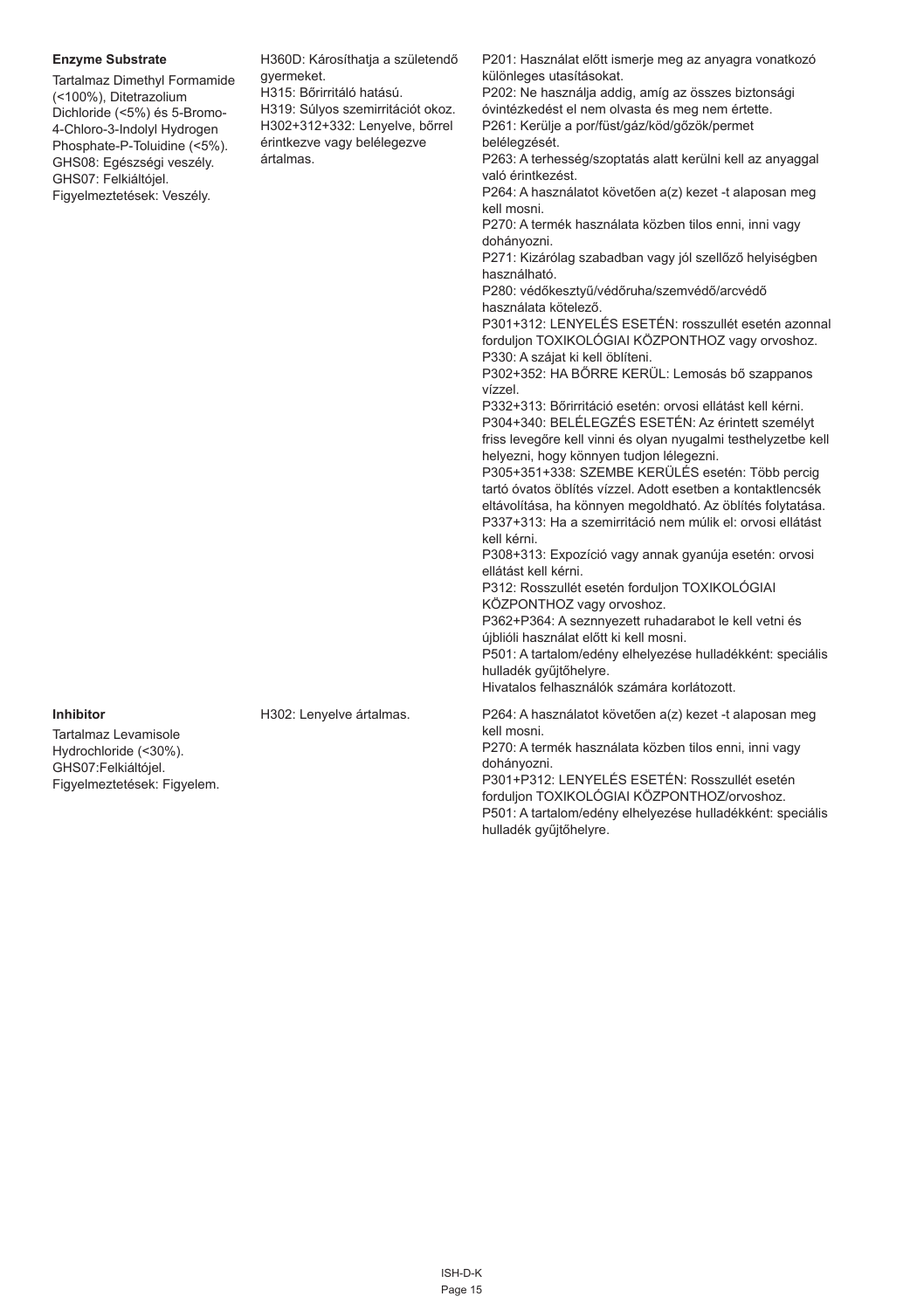Conține Dimethyl Formamide (<100%), Ditetrazolium Dichloride (<5%) și 5-Bromo-4-Chloro-3-Indolyl Hydrogen Phosphate-P-Toluidine (<5%). GHS08: Pericol pentru sănătate. GHS07: Semnul exclamării. Cuvinte de avertizare: Pericol.

H360D: Poate dăuna fătului. H315: Provoacă iritarea pielii. H319: Provoacă o iritare gravă a ochilor. H302+312+332: Nociv în caz de înghițire, în contact cu pielea sau prin inhalare.

P201: Procurați instrucțiuni speciale înainte de utilizare. P202: A nu se manipula decât după ce au fost citite şi înțelese toate măsurile de securitate.

P261: Evitați să inspirati praful/fumul/gazul/ceata/ vaporii/spray-u.

P263: Evitați contactul în timpul sarcinii/alăptării. P264: Spălați-vă mâinile bine după utilizare. P270: A nu mânca, bea sau fuma în timpul utilizării produsului.

P271: A se utiliza numai în aer liber sau în spaţii bine ventilate.

P280: Purtati mănuşi de protectie/îmbrăcăminte de protectie/echipament de protectie a ochilor/echipament de protectie a fetei.

P301+312: ÎN CAZ DE ÎNGHITIRE: sunati la un CENTRU DE INFORMARE TOXICOLOGICĂ sau un medic, dacă nu vă simtiti bine.

P330: Clătiti gura.

P302+352: ÎN CAZ DE CONTACT CU PIELEA: spălati cu multă apă şi săpun.

P332+313: În caz de iritare a pielii: consultati medicul. P304+340: ÎN CAZ DE INHALARE: transportati victima la aer liber şi mentineti-o în stare de repaus, într-o pozitie confortabilă pentru respiratie.

P305+351+338: ÎN CAZ DE CONTACT CU OCHII: clătiti cu atentie cu apă timp de mai multe minute. Scoateti lentilele de contact, dacă este cazul. Continuati să clătiti.

P337+313: Dacă iritarea ochilor persistă: consultati medicul.

P308+313: ÎN CAZ DE expunere sau de posibilă expunere: consultati medicul.

P312: Sunati la un CENTRU DE INFORMARE TOXICOLOGICĂ sau un medic, dacă nu vă simtiti bine. P362+P364: Scoateți îmbrăcămintea contaminată și spalațio înainte de reutilizare.

P501: Aruncati continutul/recipientul la un centru de colectare a deşeurilor periculoase sau speciale. Limitat la utilizatorii profesionişti.

H302: Nociv în caz de înghițire. P264: Spălați-vă mâinile bine după utilizare. P270: A nu mânca, bea sau fuma în timpul utilizării produsului.

> P301+P310: ÎN CAZ DE ÎNGHIȚIRE: sunați la un CENTRU DE INFORMARE TOXICOLOGICĂ/un medic dacă nu vă simțiți bine.

P501: Aruncati continutul/recipientul la un centru de colectare a deşeurilor periculoase sau speciale.

# **Inhibitor**

Conține Levamisole Hydrochloride (<30%). GHS07: Semnul exclamării. Cuvinte de avertizare: Pericol.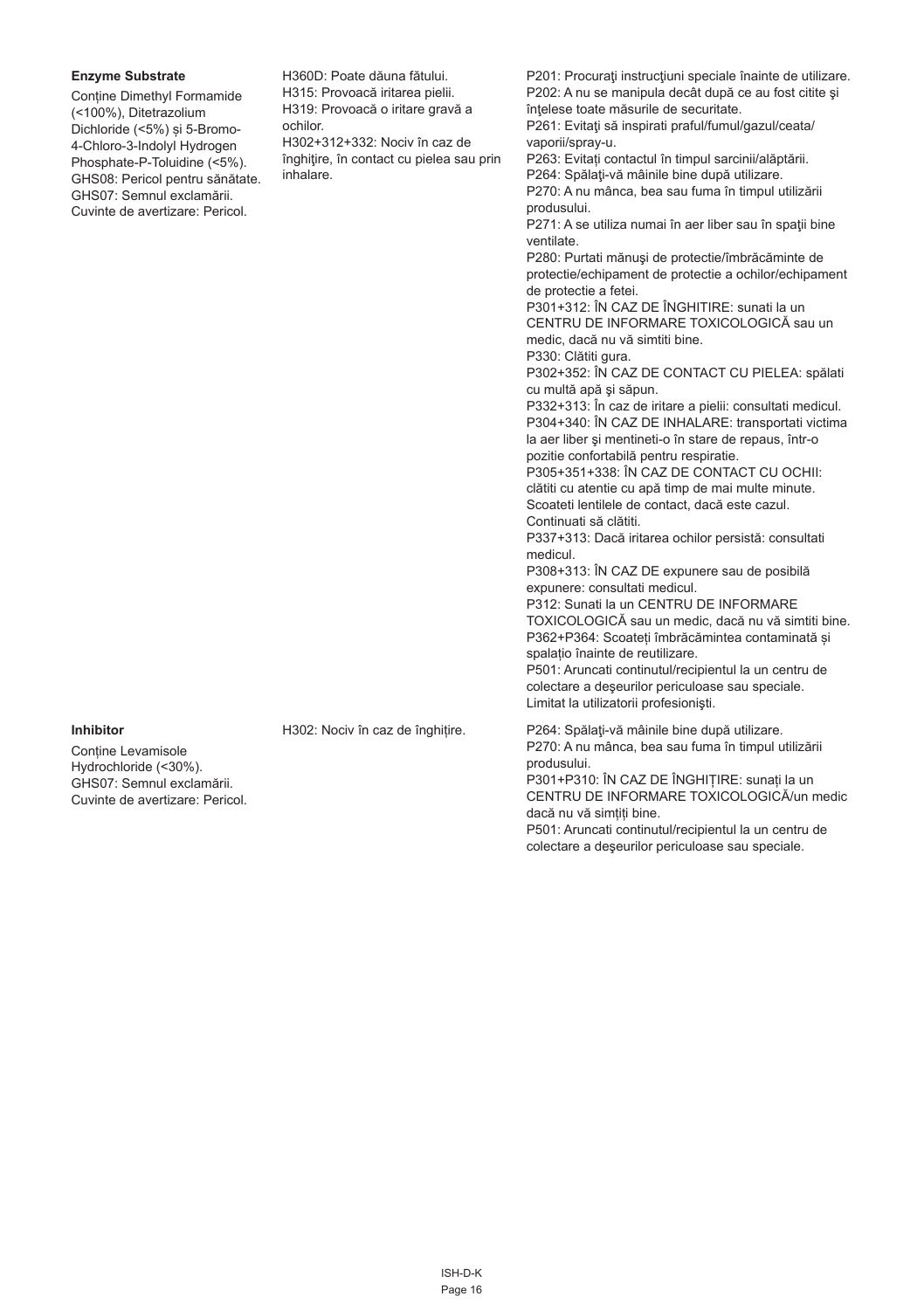Содержит Dimethyl Formamide (<100%), Ditetrazolium Dichloride (<5%) и 5-Bromo-4-Chloro-3-Indolyl Hydrogen Phosphate-P-Toluidine  $(650/1)$ 

GHS07: Восклицательный знак. GHS08: Опасность для здоровья. Сигнальные слова: Опасно.

H360D: Может нанести ущерб нерожденному ребенку. H315: Вызывает раздражение кожи. H319: Вызывает серьезное раздражение глаз. H302+H312+H332: Вредно при проглатывании, при контакте с кожей или при вдыхании.

P201: Перед использованием получить специальные инструкции.

P202: Не приступать к обработке до тех пор, пока не прочитана и не понята информация о мерах предосторожности.

P261: Избегать вдыхания пыли/дыма/газа/тумана/ паров/ аэрозолей.

P263: Избегать контакта в период беременности / грудного вскармливания.

P264: После работы тщательно вымыть руки. P270: Не принимать пищу, не пить и не курить в процессе использования этого продукта.

P271: Использовать только на открытом воздухе или в хорошо вентилируемом месте.

P280: Пользоваться защитными перчатками/ защитной одеждой/средствами защиты глаз/лиц. P301+312: ПРИ ПРОГЛАТЫВАНИИ: Обратиться в ТОКСИКОЛОГИЧЕСКИЙ ЦЕНТР или к при плохом самочувствии.

P330: Прополоскать рот.

P302+352: ПРИ ПОПАДАНИИ НА КОЖУ: Промыть большим количеством воды с мылом. P332+313: При раздражении кожи: обратиться

к врачу.

P304+340: ПРИ ВДЫХАНИИ: Вынести пострадавшего на свежий воздух и обеспечить ему полный покой в удобном для дыхания положении.

P305+351+338: ПРИ ПОПАДАНИИ В ГЛАЗА: Осторожно промыть глаза водой в течение нескольких минут. Снять контактные линзы, если вы пользуетесь ими и если это легко сделать. Продолжить промывание глаз.

P337+313: Если раздражение глаз продолжается: обратиться к врачу.

P308+313: ПРИ оказании воздействия или обеспокоенности: Обратиться к врачу. P312: Обратиться в ТОКСИКОЛОГИЧЕСКИЙ ЦЕНТР или к врачу-специалисту/ терапевту в случае плохого самочувствия. P362+P364: Снимите загрязненную одежду и вымойте ее перед повторным использованием. P501: Удалить содержимое-контейнер в специальные места для сбора вредных или специальных отходов. Ограничено только профессиональным применением.

H302: Вред при проглатывании. P264: После работы тщательно вымыть руки. P270: Не принимать пищу, не пить и не курить в процессе использования этого продукта. P301+312: ЕСЛИ ЗЕЛЕНЫЙ: звоните в ЯД ЦЕНТР/врач, если вы плохо себя чувствуете. P501: Удалить содержимое-контейнер в специальные места для сбора вредных или специальных отходов.

#### **Inhibitor**

Содержит Levamisole Hydrochloride (<30%). GHS07: Восклицательный знак. Сигнальные слова: Осторожно.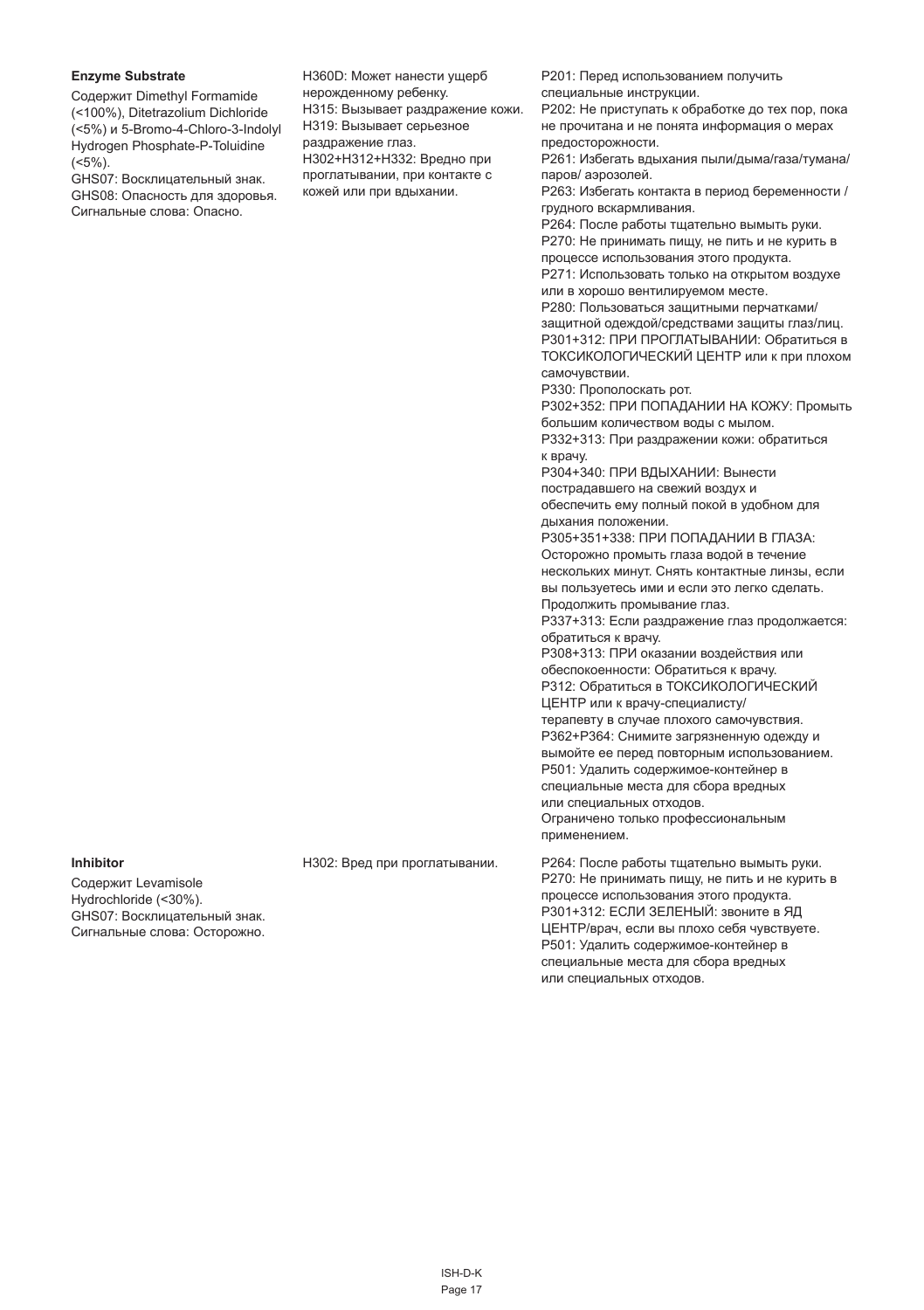Dimethyl Formamide (<100%), Ditetrazolium Dichloride (<5%) İçeriyor ve 5-Bromo-4-Chloro-3- Indolyl Hydrogen Phosphate-P-Toluidine (<5%). GHS07: Ünlem isareti. GHS08: Saglik tehlikesi. Isaret kelimesi: Tehlike.

H360D: Anne karninda çocuga zarar verebilir.

H315: Cilt tahrislerine neden olur. H319: Agir göz tahrisine neden olur. H302+312+332: Sağlığa zararlı yutulmasi halinde, solunum halinde, ya da cilt temasında.

P201: Kullanmadan önce özel talimatlari aliniz. P202: Kullanmadan önce tüm güvenlik talimatlarini okuyunuz ve anlayiniz.

P261: Toz/duman/gaz/sis/buhar/aerosol solunumundan kaçininiz.

P263: Emzirirken gebelik sırasında temas / kaçının. P264: Kullandiktan sonra ellerinizi iyice yikayiniz. P270: Kullanim sirasinda yemek yemeyiniz, içecek içmeyiniz veya sigara içmeyiniz.

P271: Sadece açik havada veya iyi havalandirilan mekanlarda kullaniniz.

P280: koruyucu eldiven/koruyucu elbise/göz koruyucu/ yüz siperi kullaniniz.

P301+312: YUTMA DURUMUNDA: Kendinizi iyi hissetmemeniz halinde ZEHIR DANISMA MERKEZINI arayiniz veya bir doktora basvurunuz. P330: Agzinizi çalkalayiniz.

P302+352: CILT ILE TEMAS HALINDE: Bol miktarda su ve sabunla yikayiniz.

P332+313: Cilt tahrisinde: Tıbbi tavsiye / bakım alın. P304+340: SOLUNUM HALINDE: Temiz havaya çikariniz ve nefes alip vermeyi kolaylastiran bir pozisyon saglayiniz.

P305+351+338: GÖZLERLE TEMAS HALINDE: Birkaç dakika dikkatlice suyla yikayiniz. Mümkünse mevcut kontak lensleri çikariniz. Yikamaya devam ediniz. P337+313: Göz tahrisinin devami halinde: Tıbbi tavsiye / bakım alın.

P308+313: Maruziyet veya etkilenme HALINDE: Tıbbi tavsiye / bakım alın.

P312: Kendinizi iyi hissetmemeniz halinde ZEHIR DANISMA MERKEZINI arayiniz veya bir doktora basvurunuz.

P362+P364: Kontamine olmuş giysileri çıkarın ve tekrar kullanmadan önce yıkayın.

P501: Içerik/Kap tehlikeli veya özel atik toplama yerlerinde saglayiniz.

Sadece uzmanlar tarafindan kullanilmalidir.

H302: Yutulduğunda zararlı. P264: Kullandiktan sonra ellerinizi iyice yikayiniz. P270: Kullanim sirasinda yemek yemeyiniz, içecek içmeyiniz veya sigara içmeyiniz.

P301+P312: YUTMA DURUMUNDA: Derhal ZEHIR DANISMA MERKEZINI arayiniz veya bir doktora basvurunuz.

P501: Içerik/Kap tehlikeli veya özel atik toplama yerlerinde saglayiniz.

# **Inhibitor**

İçeriyor Levamisole Hydrochloride (<30%). GHS07: ünlem isareti. Isaret kelimesi: Dikkat.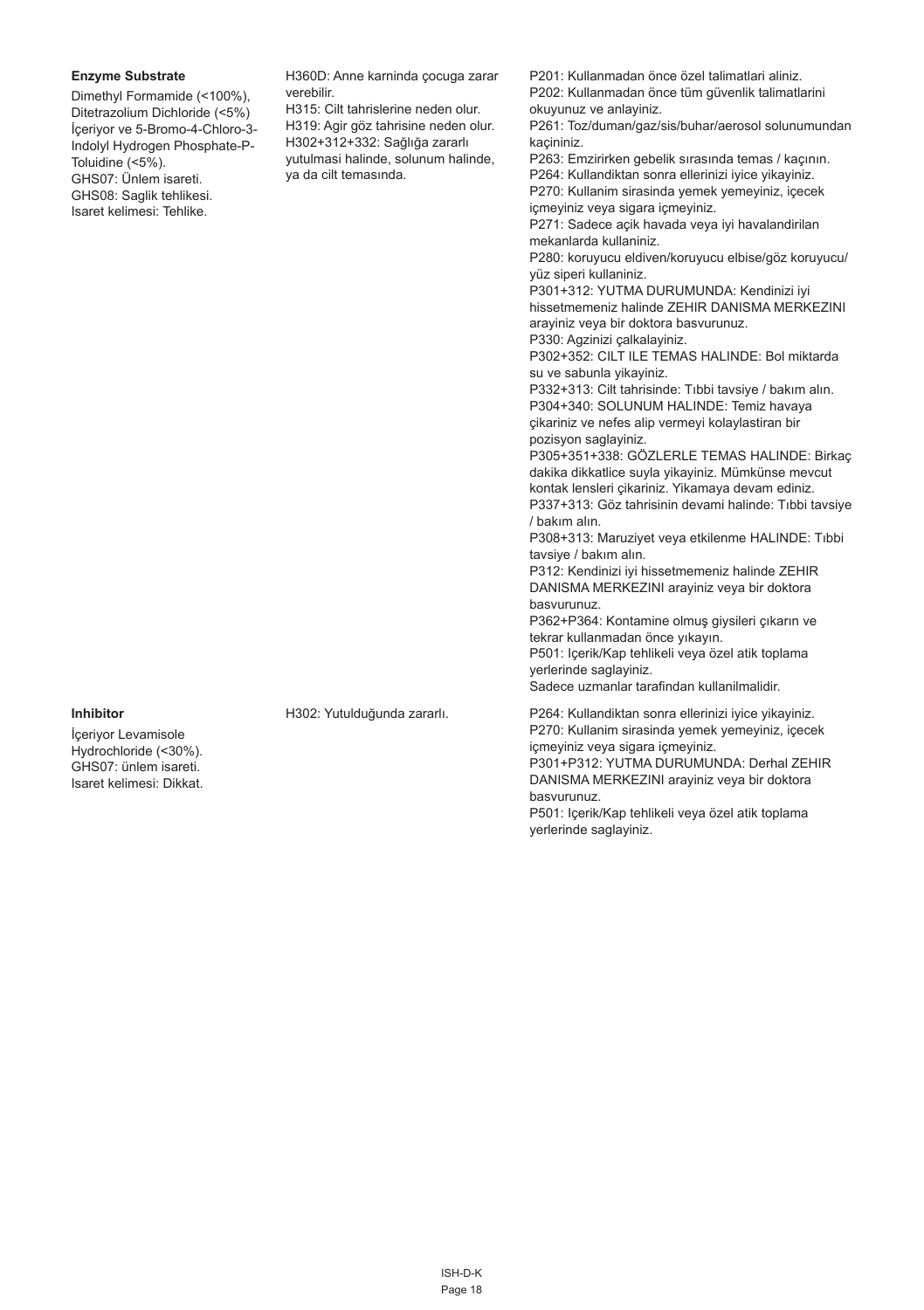Zawiera Dimethyl Formamide (<100%), Ditetrazolium Dichloride (<5%) i 5-Bromo-4-Chloro-3-Indolyl Hydrogen Phosphate-P-Toluidine (<5%). GHS07: Wykrzyknik. GHS08: Zagrożenie dla zdrowia. Hasła ostrzegawcze: Niebezpieczeństwo.

H360D: Może działać szkodliwie na dziecko w łonie matki. H315: Działa drażniąco na skórę. H319: Działa drażniąco na oczy. H302+312+332: Działa szkodliwie po połknięciu, w kontakcie ze skórą lub w następstwie wdychania.

P201: Przed użyciem zapoznać się ze specjalnymi srodkami ostrożnosci.

P202: Nie używać przed zapoznaniem się i

zrozumieniem wszystkich srodków bezpieczenstwa. P261: Unikać wdychania pyłu/dymu/gazu/mgły/par/ rozpylonej cieczy.

P263: Unikać kontaktu w czasie ciąży/karmienia piersią.

P264: Dokładnie umyć ręce po użyciu.

P270: Nie jesć, nie pić i nie palić podczas używania produktu.

P271: Stosować wyłącznie na zewnątrz lub w dobrze wentylowanym pomieszczeniu

P280: Stosować rękawice ochronne/odzież ochronną/ ochronę oczu/ochronę twarzy.

P301+312: W PRZYPADKU POŁKNIĘCIA: W przypadku złego samopoczucia skontaktować się z OSRODKIEM ZATRUĆ lub z lekarzem. P330: Wypłukać usta.

P302+352: W PRZYPADKU KONTAKTU ZE SKÓRĄ: Umyć dużą iloscią wody z mydłem.

P332+313: W przypadku wystąpienia podrażnienia skóry: Zasięgnąć się pod opiekę lekarza.

P304+340: W PRZYPADKU DOSTANIA SIĘ DO DRÓG ODDECHOWYCH: wyprowadzić lub wyniesć poszkodowanego na swieże powietrze i zapewnić warunki do odpoczynku w pozycji umożliwiającej swobodne oddychanie.

P305+351+338: W PRZYPADKU DOSTANIA SIĘ DO OCZU: Ostrożnie płukać wodą przez kilka minut. Wyjąć soczewki kontaktowe, jeżeli są i można je łatwo usunąć. Nadal płukać.

P337+313: W przypadku utrzymywania się działania drażniącego na oczy: Zasięgnąć się pod opiekę lekarza.

P308+313: W przypadku narażenia lub stycznosci: Zasięgnąć się pod opiekę lekarza.

P312: W przypadku złego samopoczucia skontaktować się z OSRODKIEM ZATRUĆ lub z lekarzem.

P362+P364: Zanieczyszczoną odzież zdjąć i wyprać przed ponownym użyciem.

P501: Zawartosć/Pojemnik usuwać do składowisko odpadów niebezpiecznych.

Zastrzeżony dla użytkowników profesjonalnych.

H302: Działa szkodliwie po połknięciu. P264: Dokładnie umyć ręce po użyciu. P270: Nie jesć, nie pić i nie palić podczas używania produktu. P301+P312: W PRZYPADKU POŁKNIĘCIA: W

przypadku złego samopoczucia skontaktować się z OŚRODKIEM ZATRUĆ/lekarzem. OSRODKIEM ZATRUĆ lub z lekarzem.

P501: Zawartosć/Pojemnik usuwać do składowisko odpadów niebezpiecznych.

# **Inhibitor**

Zawiera Levamisole Hydrochloride (<30%). GHS07: Wykrzyknik. Hasła ostrzegawcze: Uwaga.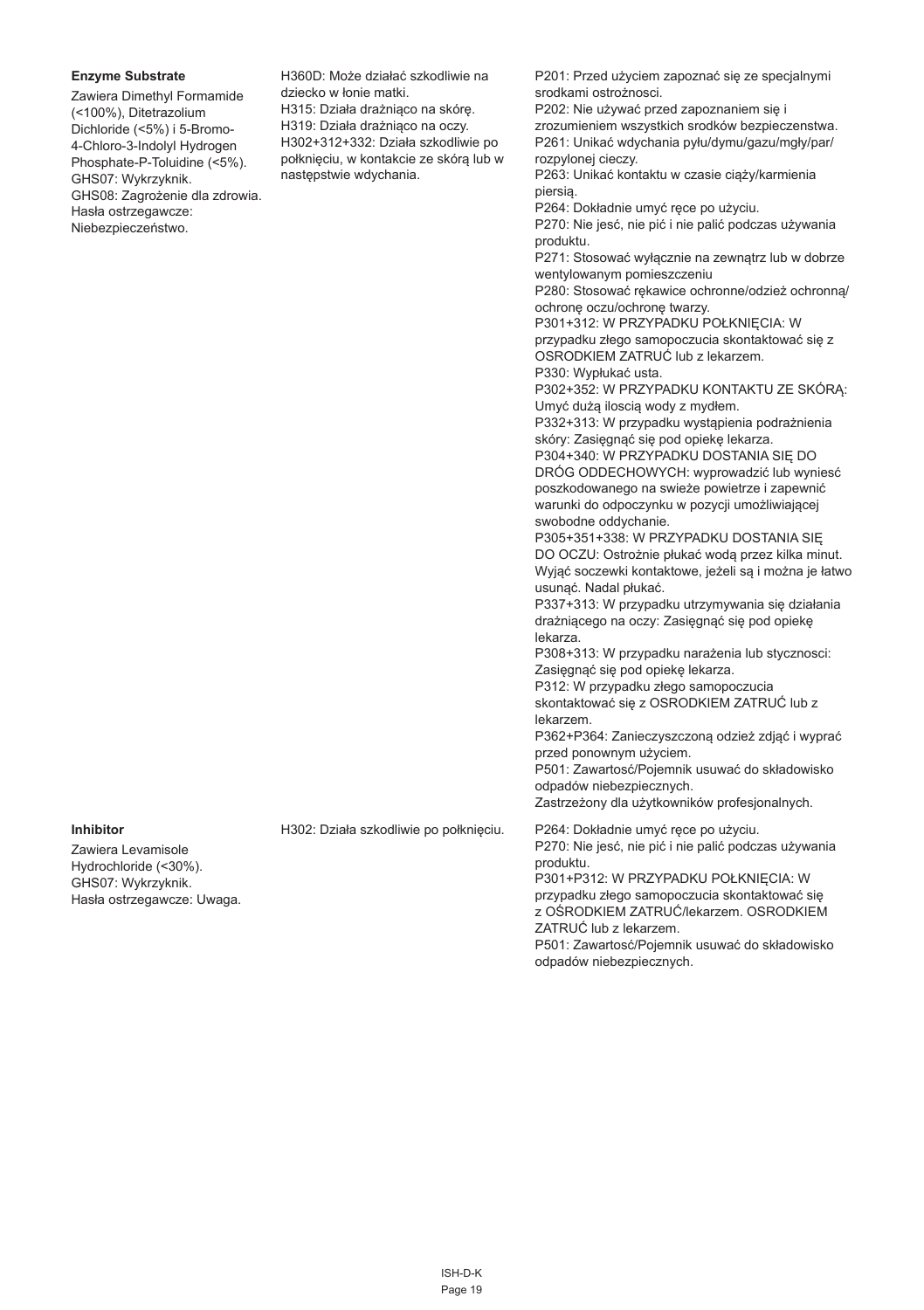| <b>Enzyme Substrate</b><br>Dimethyl Formamide (<100%),<br>Ditetrazolium Dichloride (<5%)<br>vsebuje (<30%) in 5-Bromo-<br>4-Chloro-3-Indolyl Hydrogen<br>Phosphate-P-Toluidine (<5%).<br>GHS07: Klicaj.<br>GHS08: Nevarnost za zdravje.<br>Opozorilni besedi: Nevarno. | H360D: Lahko škoduje nerojenemu<br>otroku.<br>H315: Povzroča draženje kože.<br>H319: Povzroča hudo draženje oči.<br>H302+312+332: Zdravju škodljivo<br>pri zaužitju, v stiku s kožo ali pri<br>vdihavanju. | P201: Pred uporabo pridobiti posebna navodila.<br>P202: Ne uporabljajte, dokler se ne seznanite z vsemi<br>varnostnimi ukrepi.<br>P261: Ne vdihavati prahu/dima/plina/meglice/hlapov/<br>razpršila.<br>P263: Preprečiti stik med nosečnostjo/dojenjem.<br>P264: Po uporabi temeljito umiti roke.<br>P270: Ne jesti, piti ali kaditi med uporabo tega izdelka.<br>P271: Uporabljati le zunaj ali v dobro prezračevanem<br>prostoru.<br>P280: Nositi zaščitne rokavice/zaščitno obleko/zaščito za<br>oči/zaščito za obraz.<br>P301+312: PRI ZAUŽITJU: ob slabem počutju pokličite<br>CENTER ZA ZASTRUPITVE ali zdravnika.<br>P330: Izprati usta.<br>P302+352: PRI STIKU S KOŽO: umiti z veliko mila in<br>vode.<br>P332+313: Če nastopi draženje kože: poiščite zdravniško.<br>P304+340: PRI VDIHAVANJU: prenesti žrtev na svež zrak<br>in jo pustiti počivati v položaju, ki olajša dihanje.<br>P305+351+338: PRI STIKU Z OČMI: previdno izpirajte z<br>vodo nekaj minut. Odstranite kontaktne leče, če jih imate<br>in če to lahko storite brez težav. Nadaljujte z izpiranjem.<br>P337+313: Če draženje oči ne preneha: poiščite<br>zdravniško.<br>P308+313: PRI izpostavljenosti ali sumu izpostavljenosti:<br>poiščite zdravniško.<br>P312: Ob slabem počutju pokličite CENTER ZA<br>ZASTRUPITVE ali zdravnika.<br>P362+P364: Sleči kontaminirana oblačila in jih oprati pred<br>ponovno uporabo.<br>P501: Odstraniti vsebino/posodo odstranjevalcu nevarnih<br>ali posebnih odpadkov.<br>Omejeno le na profesionalne uporabnike. |
|------------------------------------------------------------------------------------------------------------------------------------------------------------------------------------------------------------------------------------------------------------------------|------------------------------------------------------------------------------------------------------------------------------------------------------------------------------------------------------------|--------------------------------------------------------------------------------------------------------------------------------------------------------------------------------------------------------------------------------------------------------------------------------------------------------------------------------------------------------------------------------------------------------------------------------------------------------------------------------------------------------------------------------------------------------------------------------------------------------------------------------------------------------------------------------------------------------------------------------------------------------------------------------------------------------------------------------------------------------------------------------------------------------------------------------------------------------------------------------------------------------------------------------------------------------------------------------------------------------------------------------------------------------------------------------------------------------------------------------------------------------------------------------------------------------------------------------------------------------------------------------------------------------------------------------------------------------------------------------------------------------------------------------------|
| Inhibitor<br>Levamisole Hydrochloride<br>Vsebuje (<30%).<br>GHS07: Klicaj.<br>Opozorilni besedi: Pozor.                                                                                                                                                                | H302: Zdravju škodljivo pri zaužitju.                                                                                                                                                                      | P264: Po uporabi temeljito umiti roke.<br>P270: Ne jesti, piti ali kaditi med uporabo tega izdelka.<br>P301+P312: PRI ZAUŽITJU: Ob slabem počutju pokličite<br>CENTER ZA ZASTRUPITIVE/zdravnika.<br>P501: Odstraniti vsebino/posodo odstranjevalcu nevarnih<br>ali posebnih odpadkov.                                                                                                                                                                                                                                                                                                                                                                                                                                                                                                                                                                                                                                                                                                                                                                                                                                                                                                                                                                                                                                                                                                                                                                                                                                                |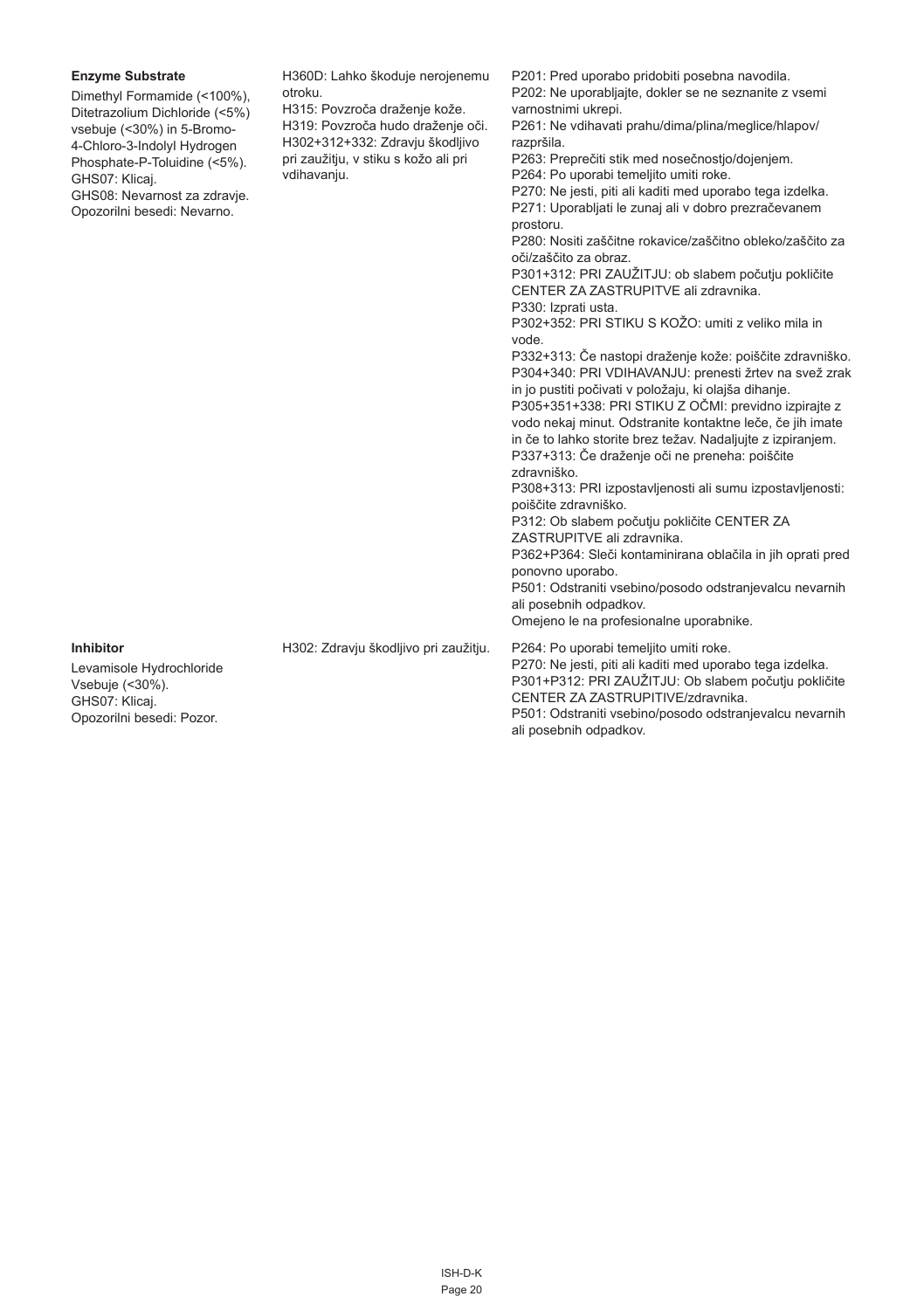ISH-D-K Page 21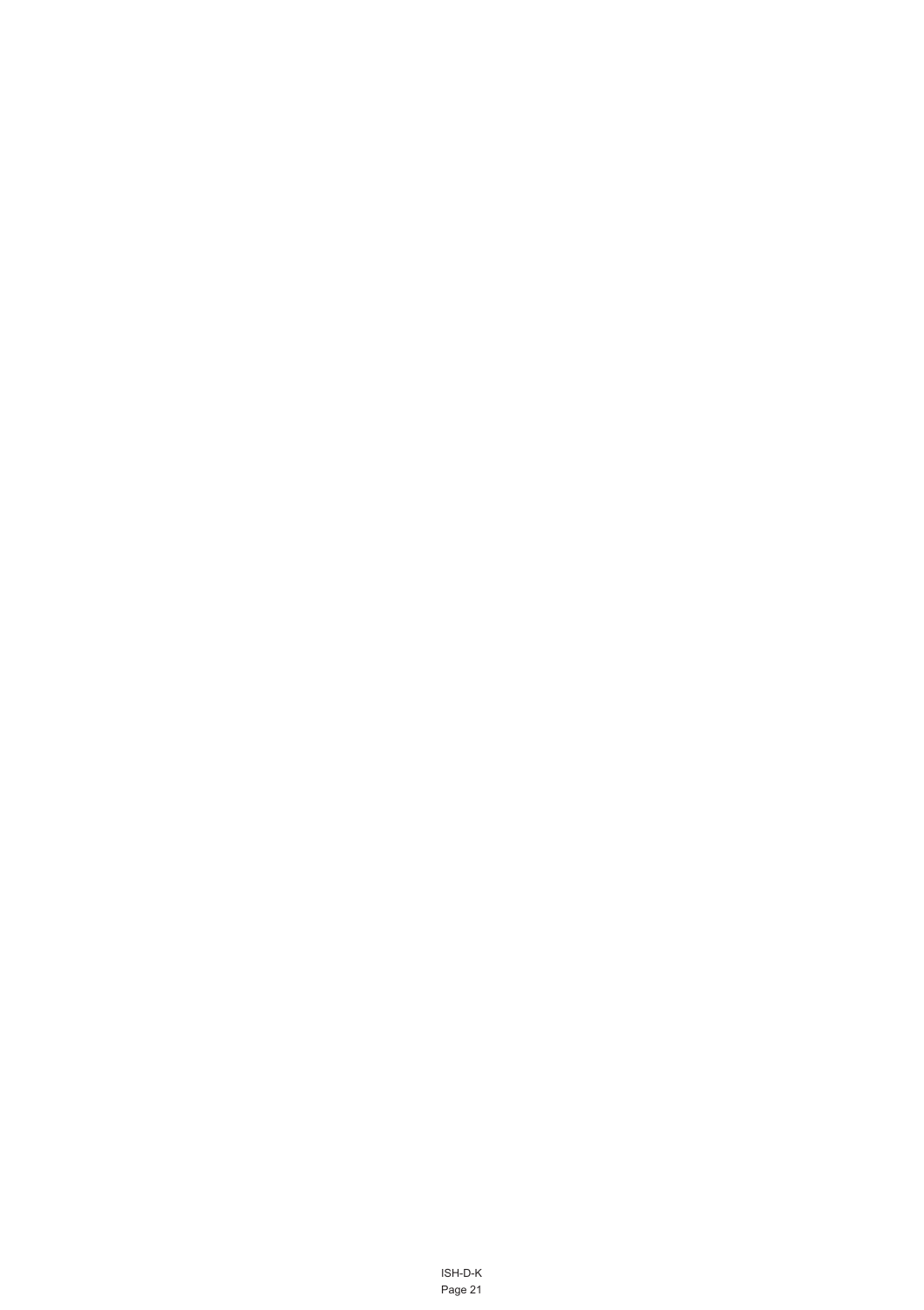ISH-D-K Page 22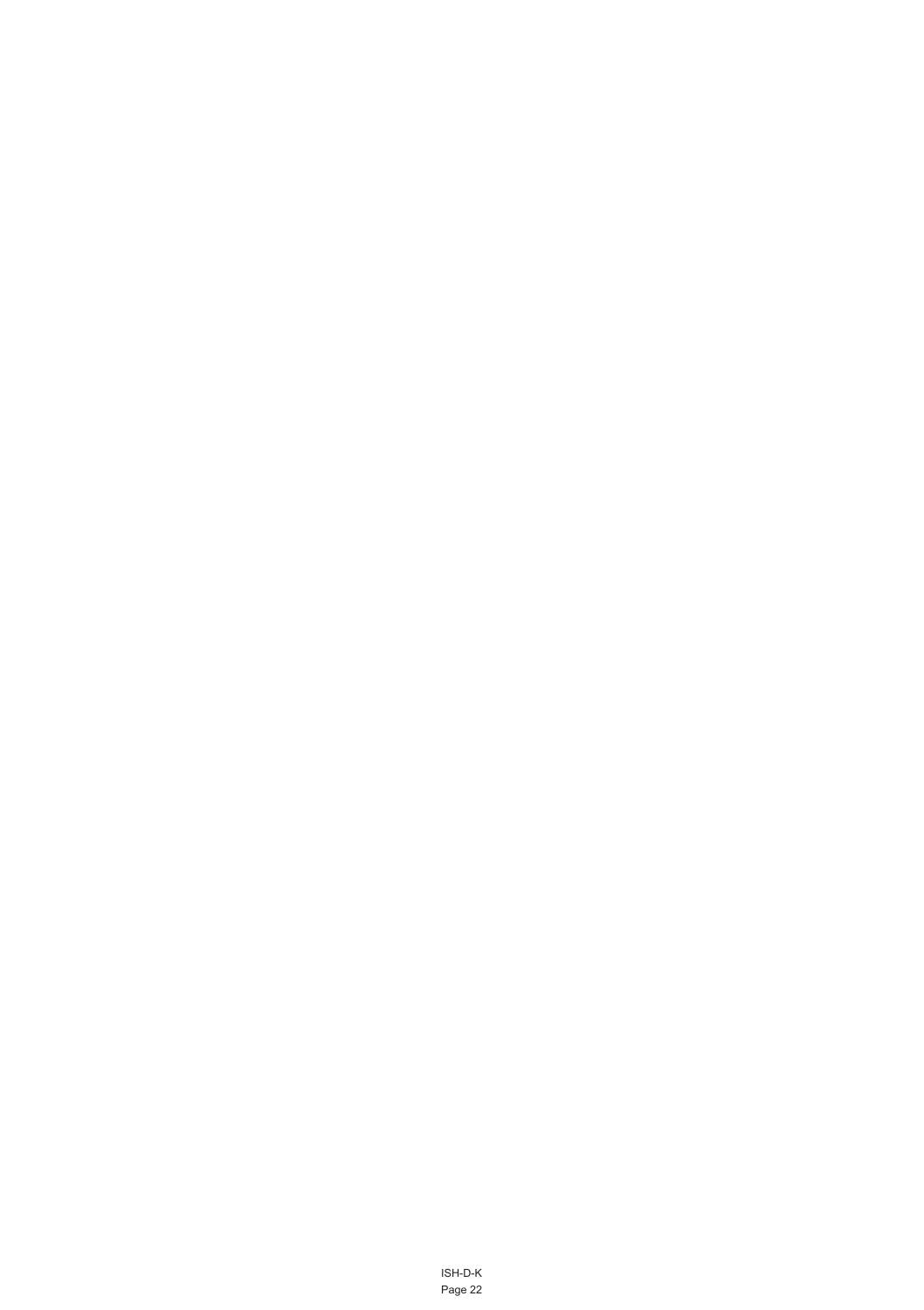ISH-D-K Page 23